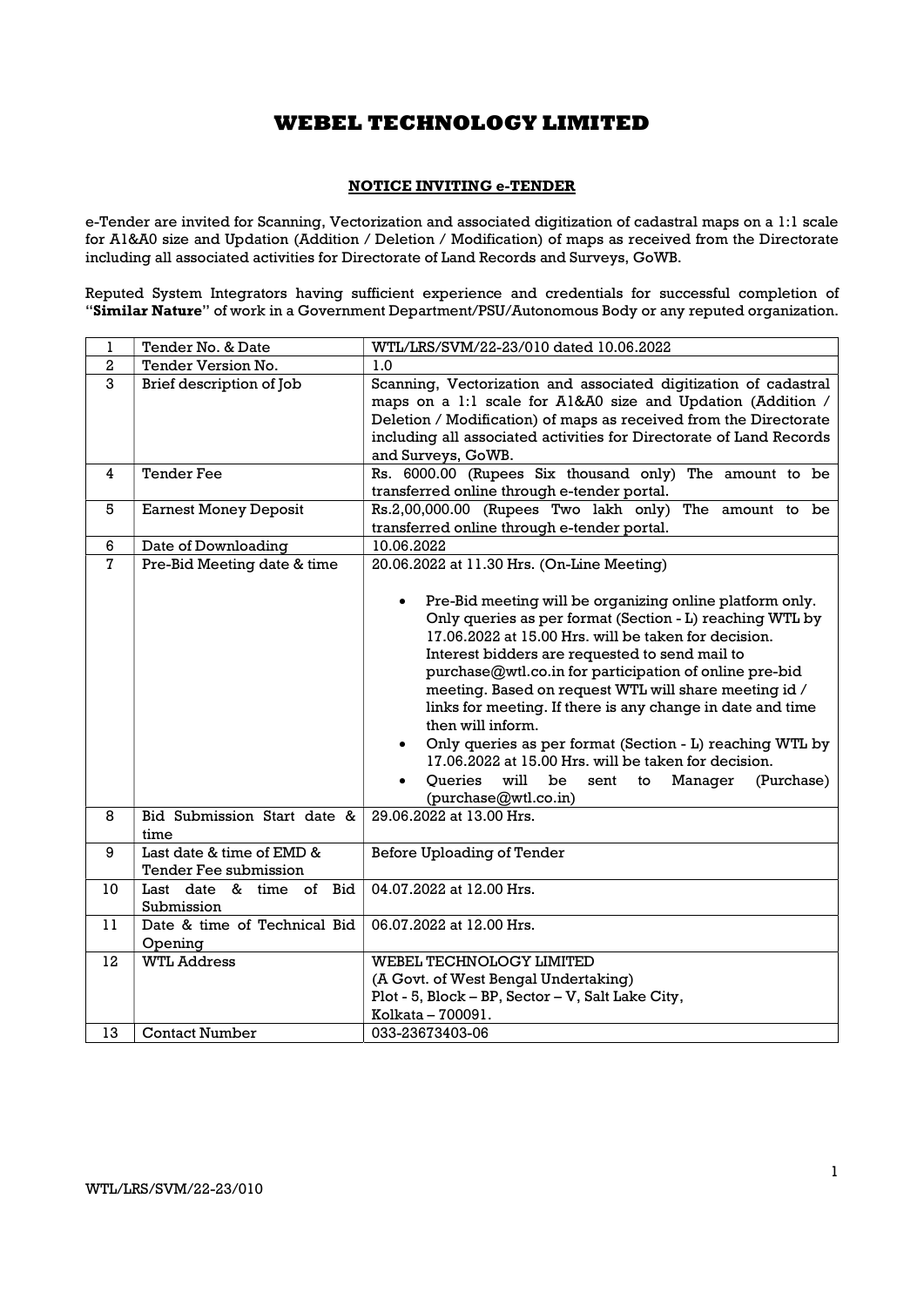- 1. Intending bidder may download the tender documents from the website **https://wbtenders.gov.in** directly with the help of Digital Signature Certificate. Necessary cost of tender fee may be remitted through Demand Draft issued from any Scheduled Bank in favour of "Webel Technology Limited", payable at Kolkata and also to be documented through e-filling. Cost of Earnest Money Deposit (EMD) may be remitted through electronically and also to be documented through e-filling. The remittance details against Tender Fees & Earnest Money Deposit (EMD) should be emailed to the Manager (Purchase- arunava.saha@wtl.co.in)/Manager (Finance - rupak.roy@wtl.co.in), Webel Technology Limited, Plot – 5, Block – BP, Sector-V, Salt Lake City, Kolkata-700 091 on or before 16:00 Hrs. of 17.01.2022. The details given in Clause – 9, Section – D.
- 2. Both Techno Commercial Bid and Financial Bid are to be submitted concurrently duly digitally signed in the website https://wbtenders.gov.in
- 3. Tender documents may be downloaded from website and submission of Techno Commercial Bid and Financial Bid will be done as per Time Schedule stated in Section – C of this Tender Document.
- 4. The Financial Bid of the prospective Bidder will be considered only if the Techno Commercial Bid of the bidder is found qualified by the Tender Committee. The decision of the 'Tender Committee' will be final and absolute in this respect. The list of Qualified Bidders will be displayed in the website.
- 5. All clarifications / corrigenda will be published only on the https://wbtenders.gov.in.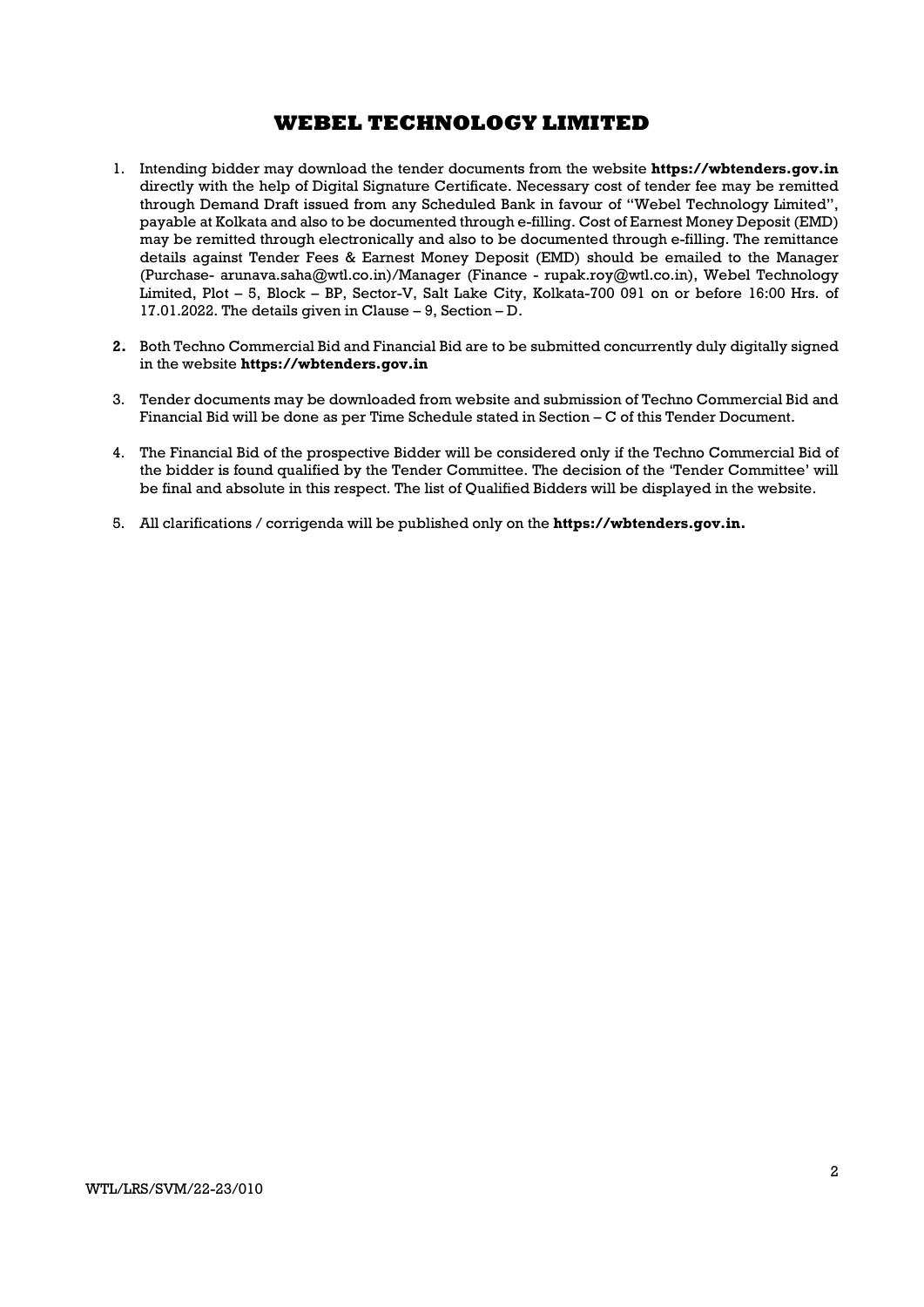### CONTENTS OF THE TENDER DOCUMENT

The Tender document comprises of the following:

- SECTION A SCOPE OF WORK & RESPONSIBILITY
- SECTION B ELIGIBILITY CRITERIA
- SECTION C DATE AND TIME SCHEDULE
- SECTION D INSTRUCTION TO BIDDER
- SECTION E BID FORM
- SECTION F TECHNO COMMERCIAL EVALUATION & AWARDING OF CONTRACT
- SECTION G GUIDANCE FOR E-TENDERING
- SECTION H BILL OF WORK TO BE DONE
- SECTION I DETAILS OF ORDERS EXECUTED BY BIDDER
- SECTION J FINANCIAL CAPABILITY OF BIDDER
- SECTION K BIDDER'S DETAILS
- SECTION L FORMAT FOR PRE-BID MEETING OUERY
- SECTION M LIST OF CLIENTS OF SIMILAR ORDERS
- SECTION N PROFORMA FOR PERFORMANCE BANK GUARANTEE
- SECTION O NIT DECLARATION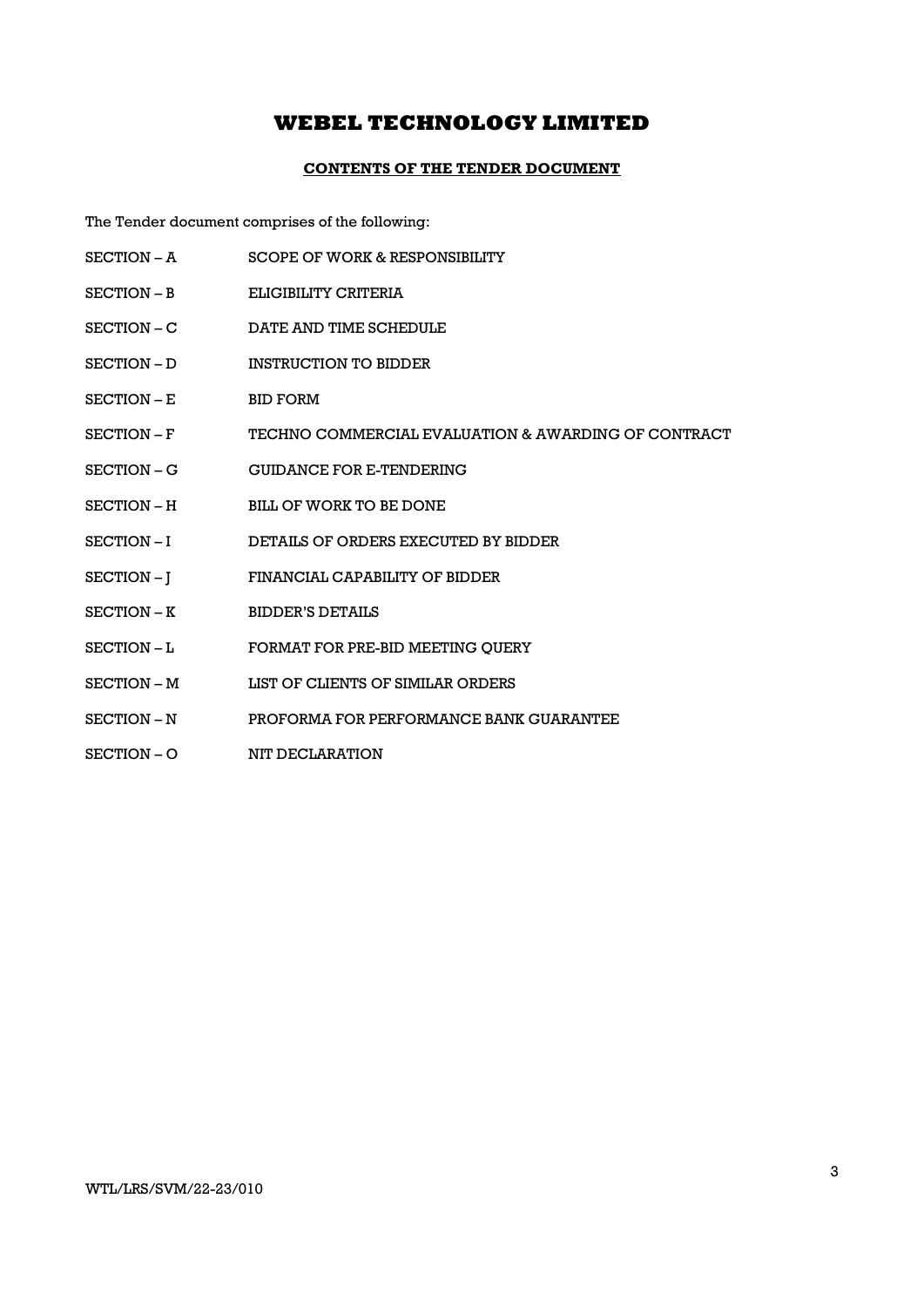# SECTION – A

## SCOPE OF WORK & RESPONSIBILITY

### Purpose:

Scanning, Vectorization, associated digitization and updation (Addition / Deletion / Modification) of cadastral maps on a 1:1 scale for A0& A1 size as received from Directorate of Land Records.

#### Scope:

Directorate of Land & Land Records Office has huge repository of cadastral Maps. Such maps have legal value. It is therefore required to protect these data from any hazards.

The process involves a) Scanning b) Vectorization c) quality checking d) Associated digitization e) Updation of cadastral maps f) data backup. Such data backup shall be stored in external HDD at the directorate (as desired by end customer).

#### Process Flow: Part – A: Digitization

- Scanning of Cadastral Maps on a 1 : 1 scale.
- Vectorization of the scanned image with Quality Assurance and Quality Control.
- Data Backup and handover in suitable media.
- Software to be used Auto CAD or Arc GIS.
- File Format in which the digitized data will be delivered .shp format.

#### Part – B: Updation

- Scanning of updated maps as received from the Directorate.
- Superimposition of existing vectorized maps.
- Updation (Addition / Deletion / Modification) of data as made available (50% may be minor changes and 50 % may be major changes).
- Quality Assurance & Quality Control of updated maps.
- Data backup and hand over in suitable media in .shp format.

### Responsibilities:

Successive bidder shall be responsible to install all hardware in Directorate places (as and when required) by deploying adequate personnel and one Supervisor so that such digitization woks can be executed smoothly. On receipt of documents, successive bidder shall prepare list of records before scanning. Upon completion of digitization, Successive bidder shall hand over the physical document to the directorate. Concerned Department shall make arrangement for space (minimum of 100 sqft at each site) at the Digitization Centre (DC) with electrical power supply, furniture, security and documents for scanning and updation.

#### Receipt of Map:

This is the first and the main stage from where the controlling of the process and Management of Digitization process starts.

Successive bidder shall receive documents from concerned authority of the Department on daily basis,signed and recorded in register.

#### Deliverables:

The entire job (softcopy) of Updation of 11,000 (approx) cadastral maps (A0 & A1 size) and scanning of 500 (approx) maps may be completed within thirteen months after receipt of Work order. Penalty imposes if delays, on the basis of dues of scanning and updation of maps.

#### Job Location:

Directorate of Land Records & Surveys And Joint Land Reforms Commissioner, West Bengal 35, Gopalnagar Road, Kolkata 700027.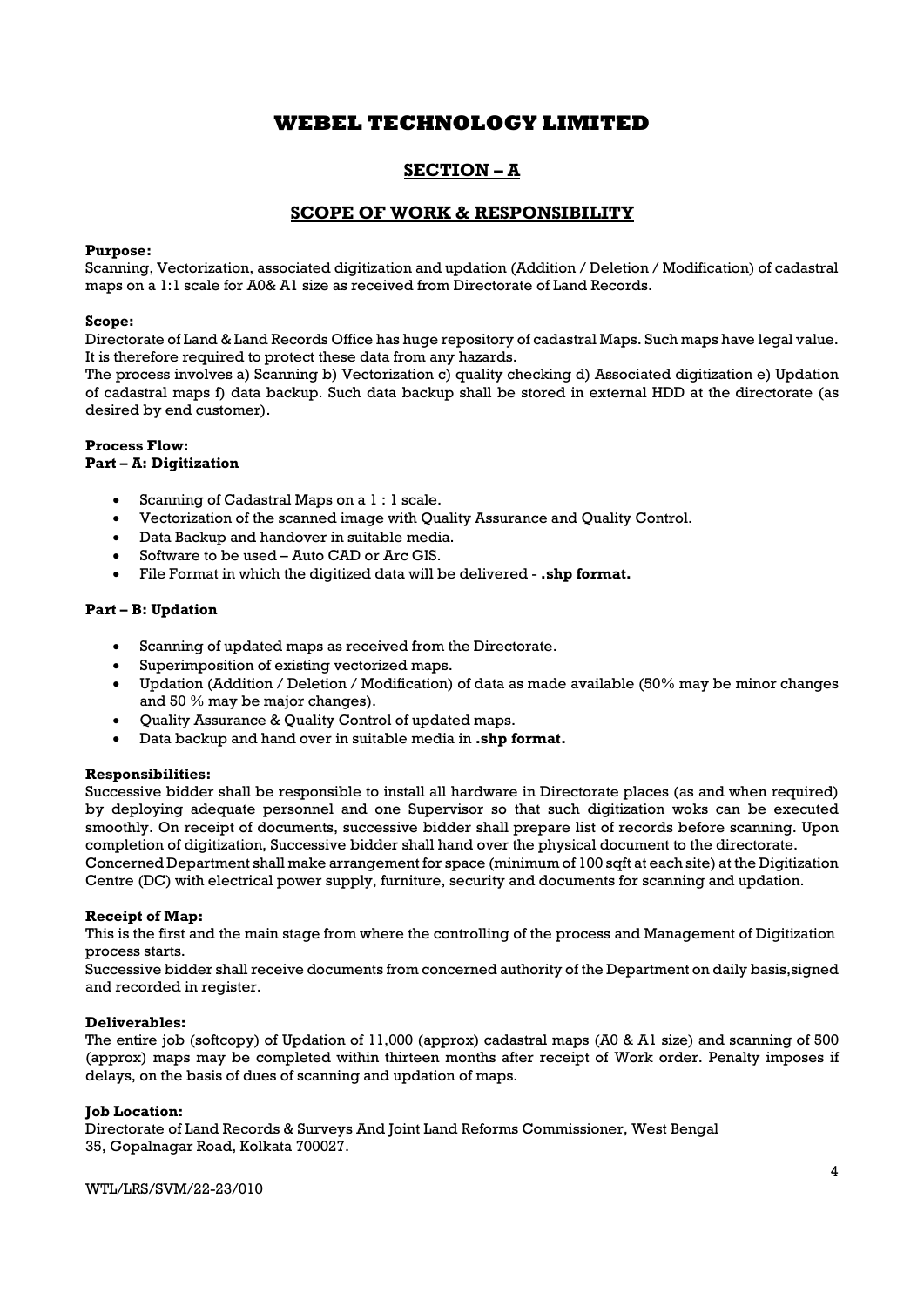# SECTION – B

## ELIGIBILITY CRITERIA

- 1. The bidder must be a company registered under Companies Act, 1956/2013 or Partnership or LLP or OPC or Proprietary Firm. Documentary (Certificate of incorporation/Relevant document) evidence to be submitted.
- 2. The bidder should have their presence in Kolkata with own office. Valid proof should be submitted along with the bid.
- 3. The bidder should have valid GST Registration Certificate, PAN & Trade License. Bidder shall have to submit photocopy of the documents.
- 4. The bidder shall have executed "Similar Nature" of job at least 10 Lakh map printing in total in last five financial years (considering FY - 2017-18, 2018-19, 2019-20, 2020-21 & 2021-22) & current financial year in Government Department /PSU/Autonomous Body any reputed organization. References order copy for the project to be provided.
- 5. Bidder should have specific contact number. Contact address details to be submitted in letter head duly signed and stamped.
- 6. The bidder should have an annual average turnover of not less than Rs. 5.00 crore each year in the last three financial years (FY –2018-19, 2019-20 & 2020-21). Bidder shall have to submit Audited Accounts / Auditor Certificate in support of their claim.
- 7. The bidder shall have Quality Certificate (ISO 9001:2015). Copy of valid Certificate to be submitted.
- 8. The bidder shall submit Bid Form (Section E) duly signed by the authorized signatory of the company as per the format enclosed. Deviation in format may not be accepted.
- 9. The bidder shall not have been blacklisted by any State/Central Government or PSU Organization or bilateral/multilateral funding agencies for breach of ethical conduct or fraudulent practices as on date of submission of the proposal (as per DIT guidance note issued on 26-Dec-2011). Declaration on bidder's letter head to be submitted.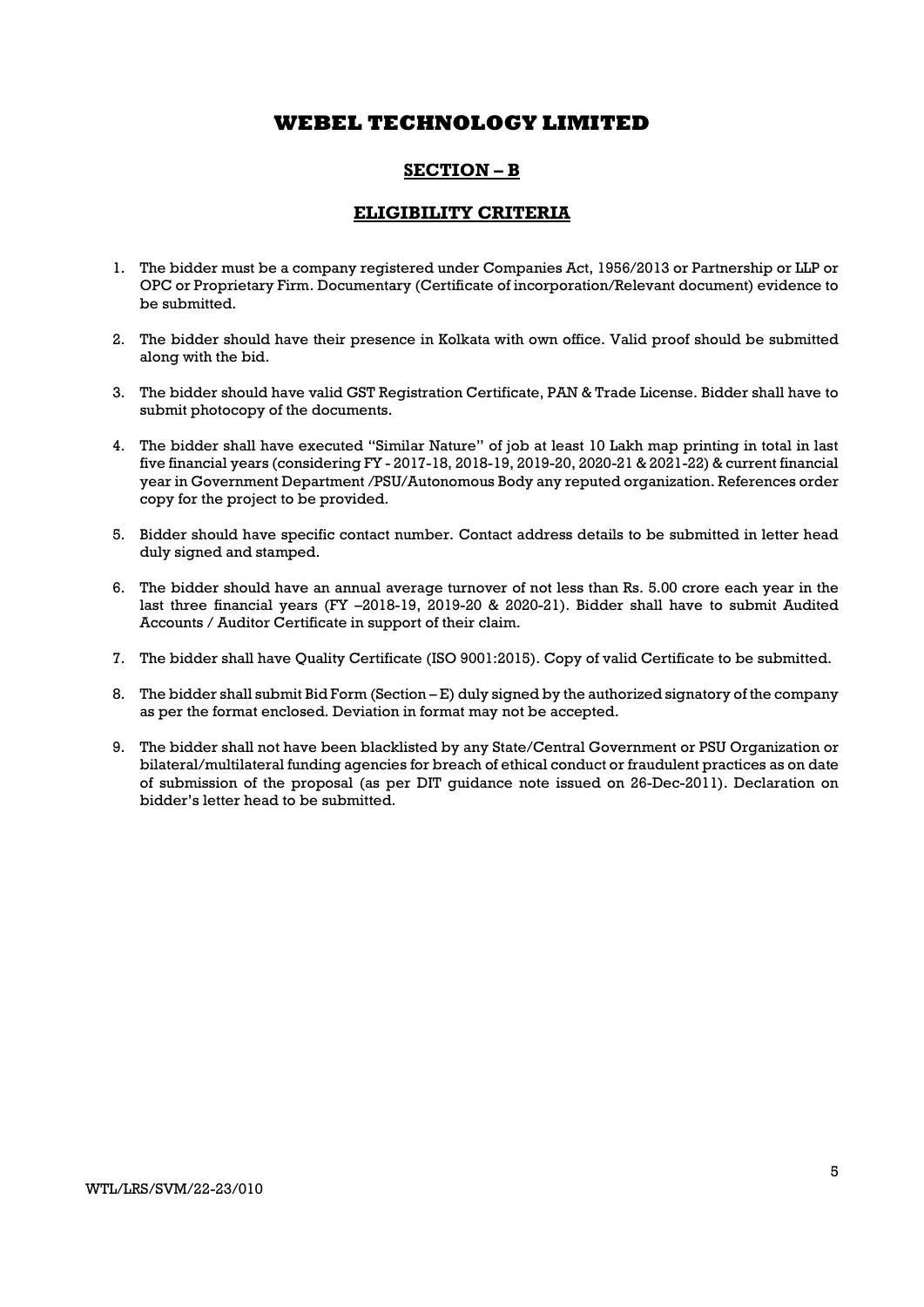# SECTION – C

# DATE AND TIME SCHEDULE

| Sl. No.        | <b>Particulars</b>                                                                 | Date & Time                          |
|----------------|------------------------------------------------------------------------------------|--------------------------------------|
| L              | Date of uploading of N.I.T. & other Documents (online)                             | 10.06.2022                           |
|                | (Publishing Date)                                                                  |                                      |
| 2              | Documents download/sale start date (Online)                                        | 10.06.2022                           |
| 3              | Last Date and time of sending the queries (Offline)                                | 17.06.2022 at 15.00 hrs.             |
| 4              | Pre Bid Meeting (On Line)                                                          | 20.06.2022 at 11.30 hrs.             |
| 5              | Corrigendum, if any will be published (On Line)                                    |                                      |
| 6              | Bid Submission start date & time (On line)                                         | 29.06.2022 at 13.00 Hrs.             |
| $\overline{7}$ | Last Date & time of submission of Earnest Money Deposit                            | Before Uploading of                  |
|                | & submission of remittance details                                                 | Tender                               |
| 8              | Last Date & time of submission of Tender Fee &<br>submission of remittance details | <b>Before Uploading of</b><br>Tender |
| 9              | Bid Submission closing date & time (On line)                                       | 04.07.2022 at 12.00 Hrs.             |
| 10             | Bid opening date & time for Technical Proposals (Online)                           | 06.07.2022 at 12.00 Hrs.             |
| 11             | Date of uploading the final list of Technically Qualified                          |                                      |
|                | Bidder (online) after disposal of appeals, if any                                  |                                      |
| 12             | Date for opening of Financial Bid (Online)                                         |                                      |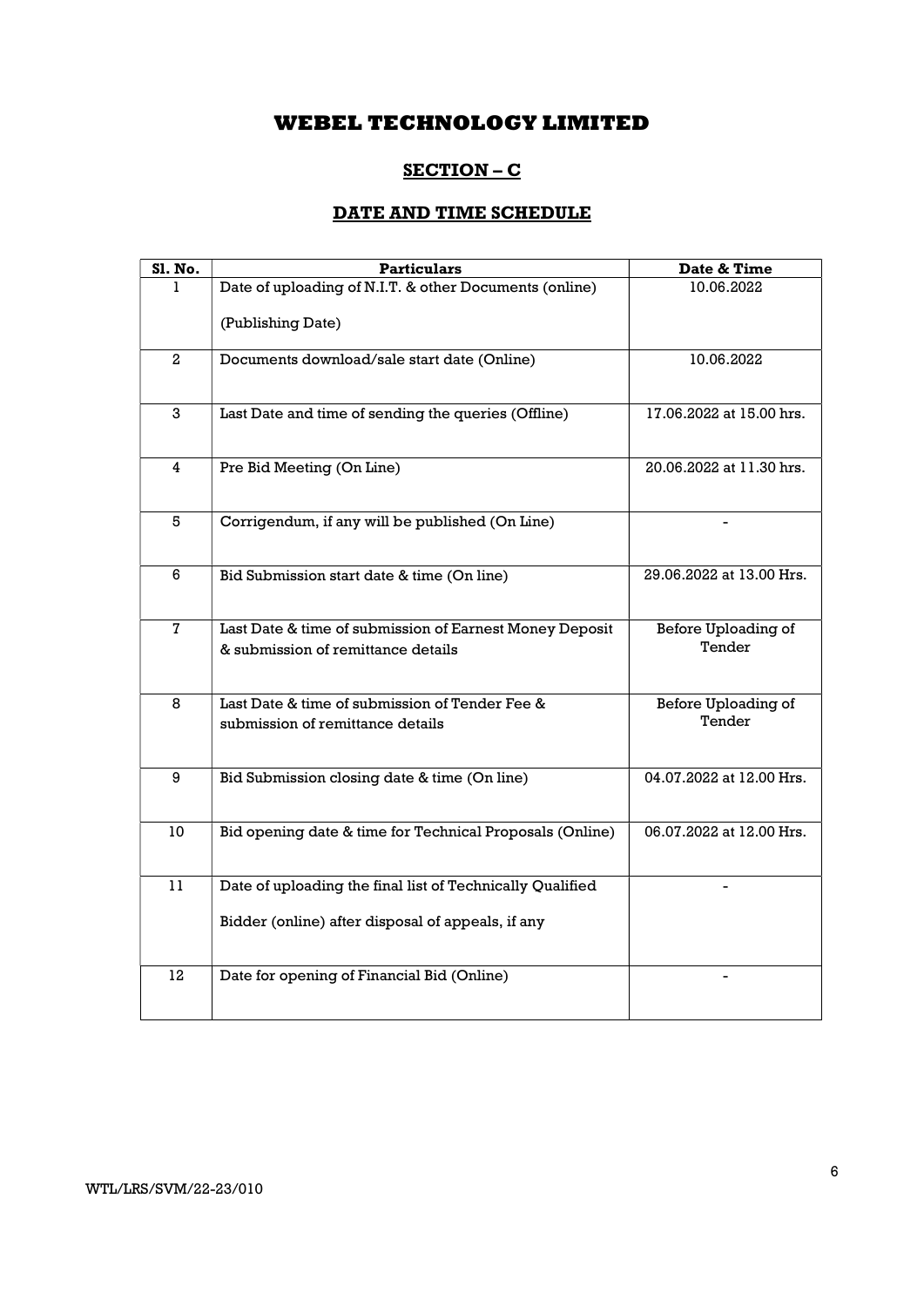# SECTION – D

## INSTRUCTION TO BIDDER

### 1. DEFINITIONS

In this document, the following terms shall have following respective meanings:

"Acceptance Test Document" means a document, which defines procedures for testing the functioning of installed system. The document will be finalized with the contractor within 7 days of issuance of the Letter of Award.

"Bidder" means any firm offering the solution(s), service(s) and /or materials required in the RFP. The word Bidder when used in the pre award period shall be synonymous with Bidder, and when used after award of the Contract shall mean the successful Bidder.

"Contract" is used synonymously with Agreement.

"Contract Price" means the price to be paid to the Contractor for providing the Solution, in accordance with the payment terms.

"Contractor" means the Bidder whose bid to perform the Contract has been accepted by Tender Committee and is named as such in the Letter of Award.

"Default Notice" mean the written notice of Default of the Agreement issued by one Party to the other.

 "Fraudulent Practice" means a misrepresentation of facts in order to influence a procurement process or the execution of a Contract and includes collusive practice among Bidders (prior to or after Bid submission) designed to establish Bid prices at artificial noncompetitive levels and to deprive the Directorate of Land & Land Records and Surveys and eventually Gov. of W. Bengal of the benefits of free and open competition.

"GoWB" means Government of West Bengal.

"Personnel" means persons hired by the Bidder as employees and assigned to the performance of the Infrastructure Solution or any part thereof.

"Similar Nature of Work" means Delivery, installation with warranty support or LR MAP PRINTING / Facility Management Support for Server, Storage & Oracle platform.

"Services" means the work to be performed by the Bidder pursuant to this Contract, as described in the detailed Scope of Work.

"Interest rate" means "364 days Government of India (GoI) Treasury Bills" rate.

"Law" shall mean any Act, notification, bye law, rules and regulations, directive, ordinance, order or instruction having the force of law enacted or issued by the Central Government and/or the Government of West Bengal or any other Government or regulatory authority or political subdivision of government agency.

"LOI" means issuing of Letter of Intent shall constitute the intention of the WTL to place the Purchase Order with the successful bidder.

"Requirements" shall mean and include schedules, details, description, statement of technical data, performance characteristics, standards (Indian as well as International) as applicable and specified in the Contract.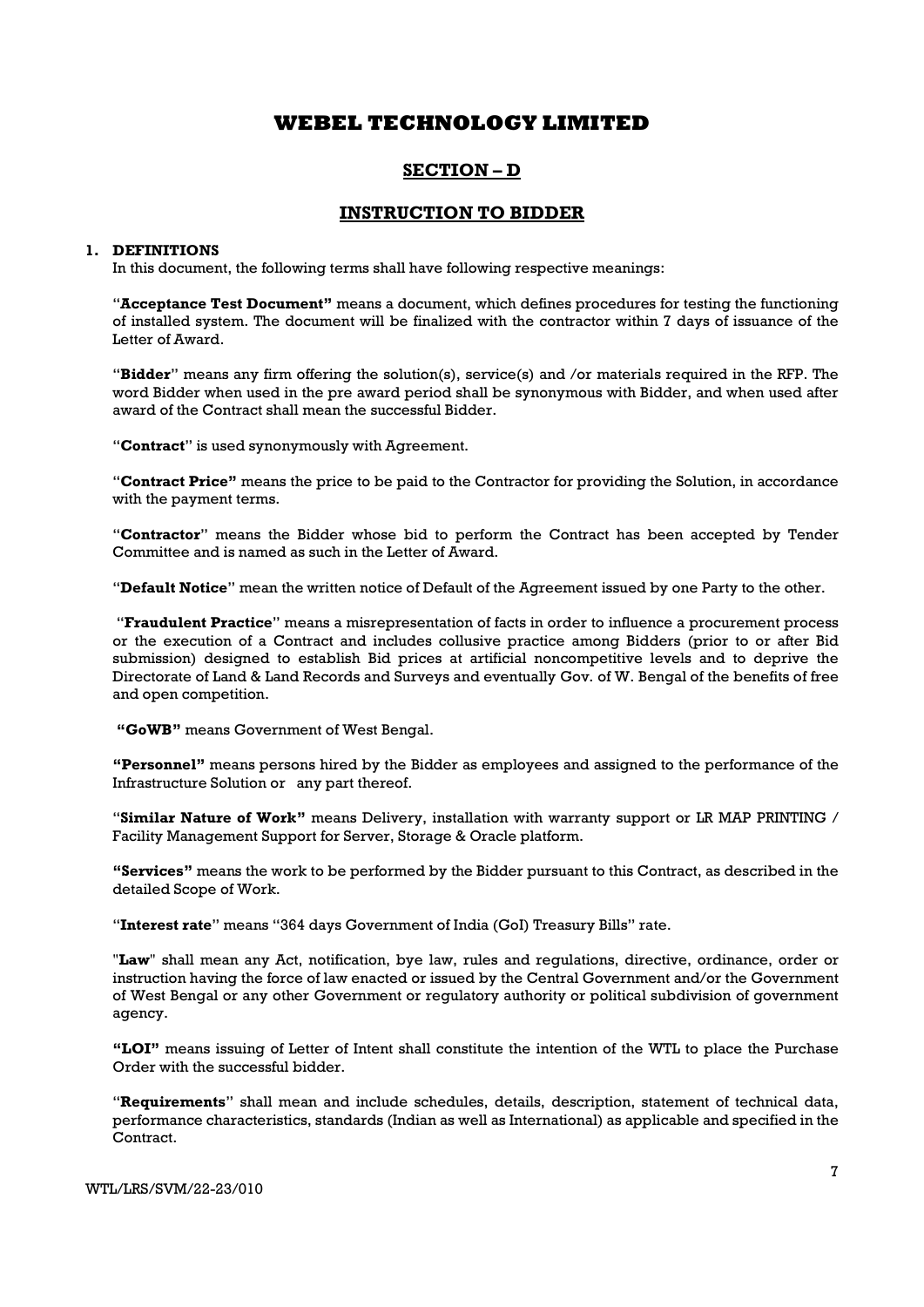"LRS" means Directorate of Land & Land Records and Surveys, GoWB.

"Termination Notice" means the written notice of termination of the Agreement issued by WTL.

"WTL" means Webel Technology Limited a Govt. of W. Bengal undertaking.

### 2. PRE BID MEETING

Pre Bid Meeting will be held on 20.06.2022 at 11.30 hrs. (On-Line Meeting). Bidder can send their queries as per format (Section - L) to Manager (Purchase) (purchase@wtl.co.in). Only the queries received within the stipulated date prior to the Pre Bid Meeting will be answered. Interest bidders are requested to send mail to (purchase@wtl.co.in) for participation of online pre-bid meeting. Based on request WTL will share meeting id / links for meeting. If there is any change in date and time then will inform.

#### 3. COST OF BIDDING

The bidder shall bear all costs associated with the preparation and submission of the bid and WTL will no case be responsible for those costs regardless of the conduct or outcome of the bidding process.

#### 4. BID DOCUMENT

Bidder is expected to examine all instructions, forms, terms and requirement in the bid document. The invitation to bid together with all its attachment thereto shall be considered to be read, understood and accepted by the bidder unless deviations are specifically stated in the seriatim by the bidder. Failure to furnish all information required by the bid document or a bid not substantially responsive to the bid document in every respect may result of the bid.

#### 5. AMENDMENT OF BID DOCUMENT

At any time prior to the deadline for submission of proposals, WTL reserves the right to add/modify/delete any portion of this document by issuance of an Corrigendum, which would be published on the website and will also be made available to the all the Bidder who have been issued the tender document. The Corrigendum shall be binding on all bidders and will form part of the bid documents.

### 6. MODIFICATION AND WITHDRAWAL OF BIDS

As per the bidding process available in the tender.

### 7. LANGUAGE OF BID & CORRESPONDENCE

The proposal will be prepared by the Bidder in English language only. All the documents relating to the proposal (including brochures) supplied by the firm should also be in English, and the correspondence between the Bidder & WTL will be in English language only. The correspondence by fax/E-mail must be subsequently confirmed by a duly signed formal copy.

## 8. BIDDER'S SOLUTION

The bidders are requested to study the Bill of Material supplied with this document carefully. While working out the solution the bidder has to work with the broad minimum specification provided in the tender documents, conforming to the model, make and Part number (wherever provided). While submitting the bid the bidder has to detail out all components needed to complete the system BOM. The bidder is required quote for each item retaining all major components/sub system detailed and specified. As the contractor will be responsible for smooth functioning of the system, availability of spares during the tenure of the warranty period have to be take care by the contractor to maintain the guaranteed uptime.

### 9. EARNEST MONEY DEPOSIT (EMD) / TENDER FEE

The bidder shall furnish Online Receipt against payment of Tender Fees and Earnest Money Deposit.

#### 10. FORFEITURE OF EMD

EMD made by Bidder may be forfeited under the following conditions: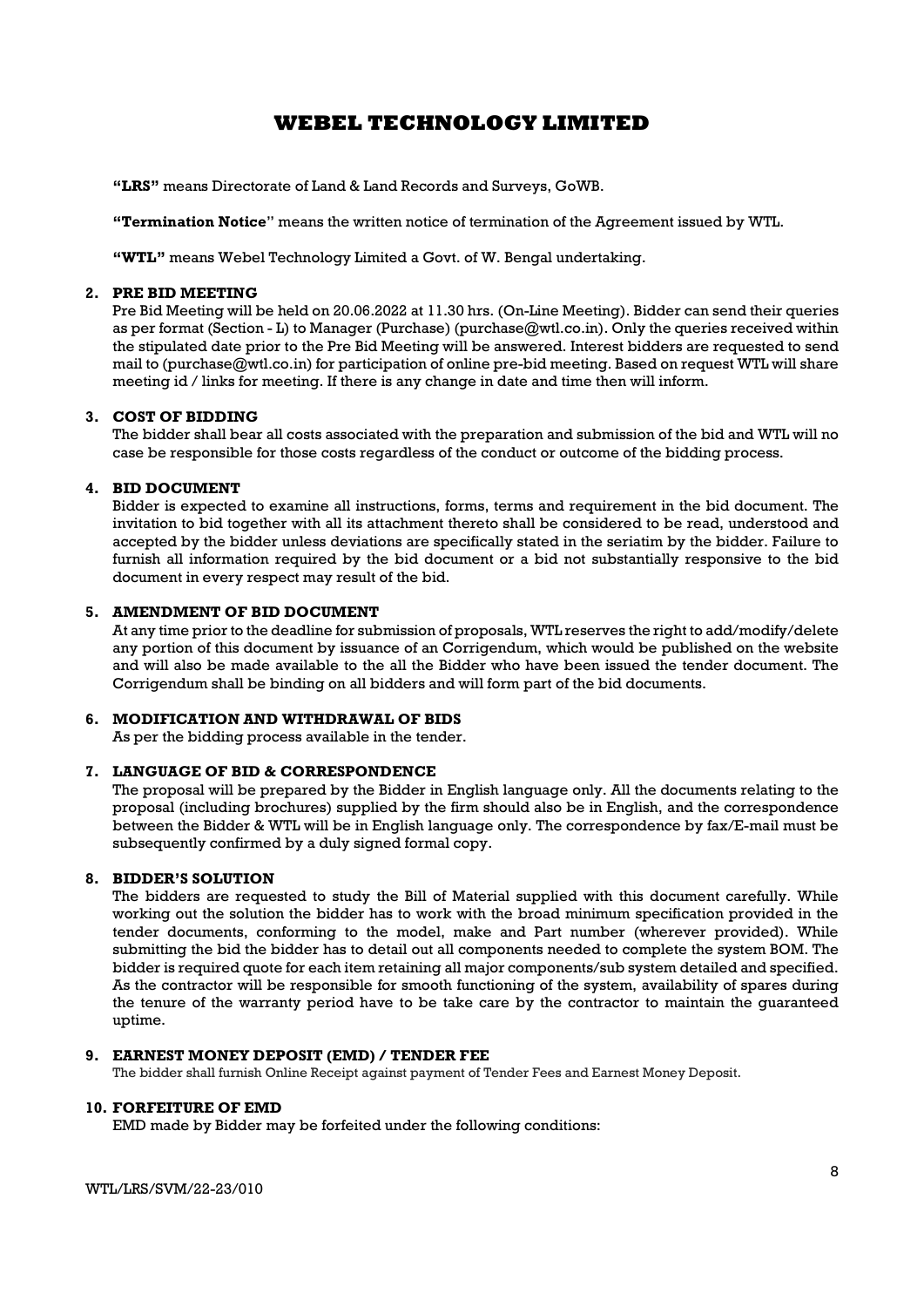If Bidder withdraws the proposal before the expiry of validity period.

During the evaluation process, if a Bidder indulges in any such activity as would jeopardize the process, the decision of WTL regarding forfeiture of EMD shall be final and shall not be called upon question under any circumstances.

If Bidder violates any of the provisions of the terms and conditions of the proposal.

In the case of a successful Bidder, if Bidder fails to:

- a) Accept the work order along with the terms and conditions.
- b) Furnish performance security.
- c) Violates any of the work conditions of this proposal or indulges in any such activities as would jeopardize the work.
- d) Submitting false/misleading information/declaration/documents/proof/etc.

The decision of WTL regarding forfeiture of EMD shall be final and shall not be called upon to question under any circumstances, besides, forfeiture of EMD even the Bidder will be deferred from participating in any job for a period of one year.

### 11. FORMS AND FORMATS

The various inputs for the Techno Commercial as Financial Bids are to be submitted in the format specified. The bidder shall use the form, wherever specified, to provide relevant information. If form does not provide space for any required information, space at the end of the form or additional sheets shall be used to convey the said information. For all other cases, the bidder shall design a form to hold the required information.

### 12. LACK OF INFORMATION TO BIDDER

The bidder shall be deemed to have carefully examined the Bid document to his entire satisfaction. Any lack of information shall not relieve the bidder of his responsibility to fulfill his obligation under the bid. If bidder has any queries relating to bid document, then he can send the queries before the Pre Bid Meeting.

### 13. CONTRACT EXECUTION

On receipt of the Letter of Award/Purchase Order the contractor should submit a Performance Bank Guarantee (PBG) equivalent to 10% of the total contract value within three weeks from the date of receipt of Letter of Award/Purchase Order. The PBG should be valid for six months more than the warranty period. All delivery of the material will have to be completed within 45 days from the date of acceptance of contract and the contractor has to ensure all activities leading to the commissioning of the contract to be completed within 75 days from the date of award. Subsequent to the award of contract, the contractor will have to arrange for the requisite material as per BOM.

### 17. LIABILITY

In case of a default on bidder's part or other liability, WTL shall be entitled to recover damages from the Contractor. In each such instance, regardless of the basis on which WTL is entitled to claim damages from the Contractor (including fundamental breach, negligence, misrepresentation, or other contract or tort claim), Contractor shall be liable for no more than:

- Payment referred to in the Patents and Copyrights clause.
- Liability for bodily injury (including death) or damage to real property and tangible personal property limited to that cause by the Contractor's negligence.
- As to any other actual damage arising in any situation involving non-performance by Contractor pursuant to or in any way related to the subject of this Agreement, the charge paid by WTL for the individual product or Service that is the subject of the Claim. However, the contractor shall not be liable for
- For any indirect, consequential loss or damage, lost profits, third party loss or damage to property or loss of or damage to data.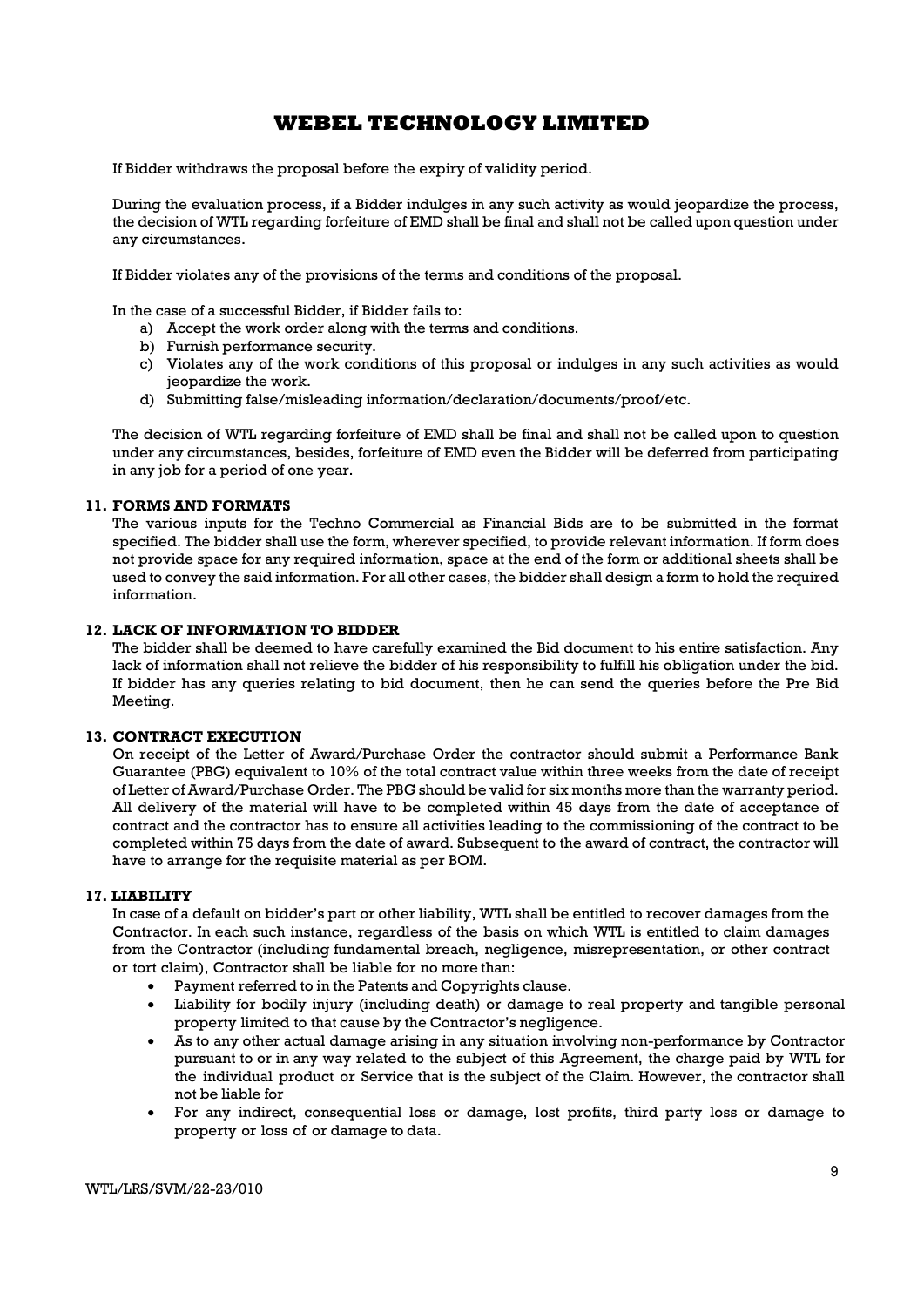For any direct loss or damage that exceeds the total payment for Contract Price made or expected to be made to the Contractor hereunder.

#### 18. PATENTS & COPYRIGHT

If a third party claims that a product delivered by the Contractor to WTL infringes that party's patent or copyright, the Contractor shall defend WTL against that claim at Contractor's expense and pay all costs, damages, and attorney's fees that a court finally awards or that are included in a settlement approved by the Contractor, provided that WTL.

- Promptly notifies Contractor in writing of the claim
- Allows Contractor to control and co-operate with Contractor in the defense and any related settlement negotiations.

Remedies: If such a claim is made or appears likely to be made, WTL would permit Contractor to enable WTL to continue to use the product, or to modify it, or replace it with one that is at least functionally equivalent. If Contractor determines that none of these alternatives is reasonably available, WTL agrees to return the product to Contractor on Contractor's written request. Contractor will then give WTL a credit equal to for a machine. WTL's net book value (provided WTL has followed generally accepted accounting principles for a generally available software product produced by Contractor (Program) the amount paid by WTL or 12 months charges (whichever is lesser) and for materials the amount paid by WTL for the materials. These will be Contractor's entire obligation regarding any claim of infringement.

### 19. SUSPENSION OF WORK

WTL shall have the power at any time and from time to time by notice to the Contractor to delay or suspend the progress of the work or any part of the work due to any other adequate reasons and on receipt of such notice the contractor shall forthwith suspend further progress of the work until further notice from WTL. The Contractor shall recommence work immediately after receiving a notice to do so from WTL. The whole or any part of the time lost for such delay or suspension shall, if WTL in its absolute discretion thinks fit, but not otherwise, be added to the time allowed for completion.

#### 20. TERMS OF PAYMENT

Payment terms will be on back-to-back basis, i.e., payment will be made only on receipt of payment from relevant customer, i.e., Directorate of Land & Land Records and Surveys, GoWB.

## 21. GOVERNING LAWS

This contract should be governed by and interpreted by Arbitration clause in accordance with Laws in force in India. The courts at Kolkata shall have exclusive jurisdiction in all matters arising under the contract. The selected vendor shall keep himself fully informed of all current national, state and municipal law and ordinances. The selected vendor shall at their own expense, obtain all necessary permits and license and pay all fees and taxes required by law. These will be selected vendor's entire obligation regarding any claim of infringement. The selected vendor hereto agrees that it shall comply with all applicable union, state and local laws, ordinances, regulations and codes in performing its obligations hereunder, including the procurement of licenses, permits certificates and payment of taxes where required. The selected vendor shall establish and maintain all proper records (particularly, but without limitation, accounting records) required by any law, code/practice of corporate policy applicable to it from time to time including records and returns as applicable under labor legislation.

### 22. CORRUPT OR FRAUDULENT

The Tender Committee requires that the bidders under this Tender observe the highest standards of ethics during the procurement and execution of such contracts. For this purpose, the definition of corrupt and fraudulent practices will follow the provisions of the relevant laws in force. The Tender Committee will reject a proposal for award if it detects that the bidder has engaged in corrupt or fraudulent practices in competing for the contract in question. The Tender Committee will declare a firm ineligible, either indefinitely or for a stated period of time, if it at any time determines that the firm has engaged in corrupt and fraudulent practices in competing for, or in executing, a contract.

### 23. BIDING CLAUSE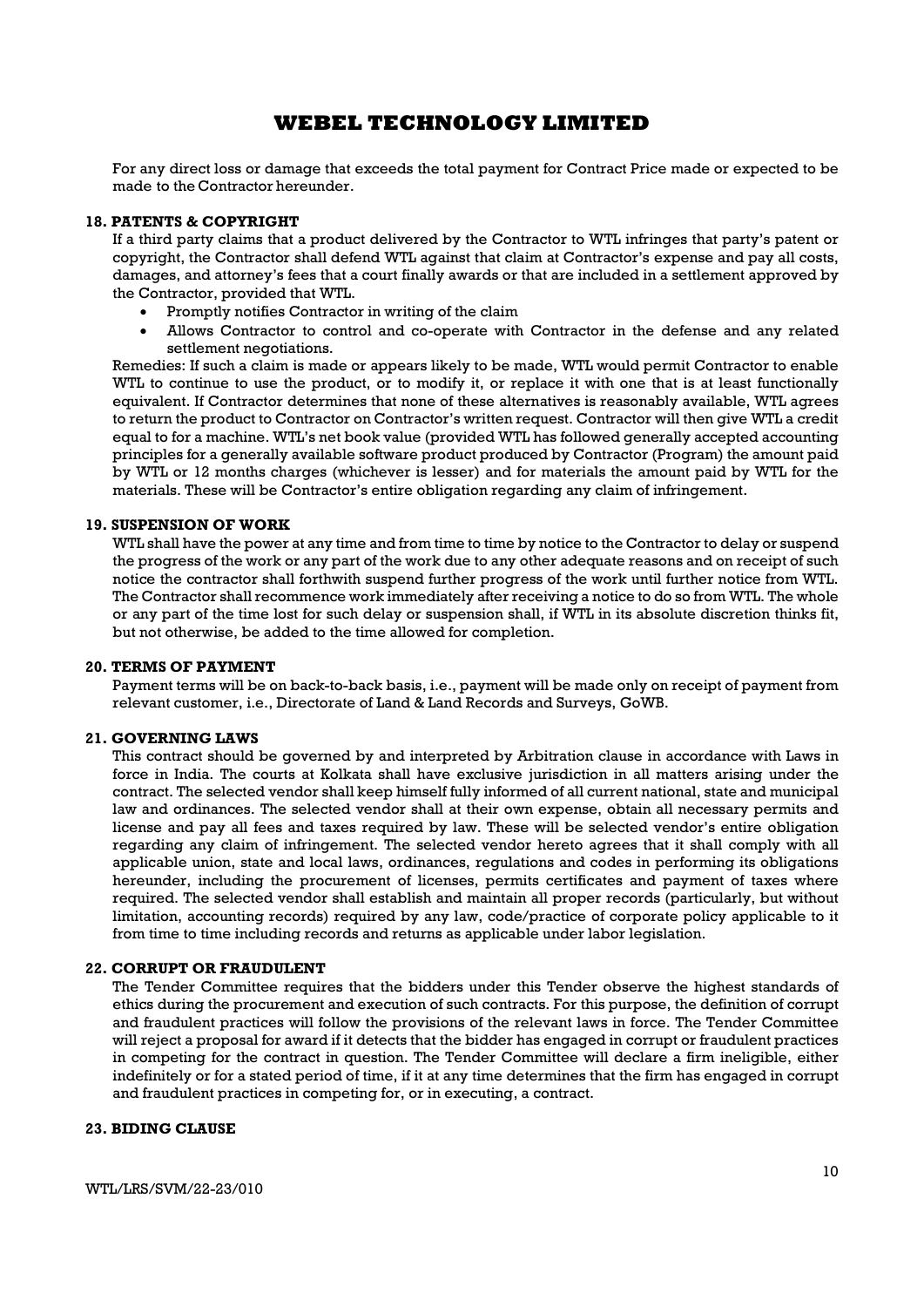All decisions taken by the Tender Committee regarding the processing of this tender and award of contract shall be final and binding on all parties concerned.

The Tender Committee reserves the right:

- To vary, modify, revise, amend or change any of the terms and conditions mentioned above and,
- To reject any or all the Tender/s without assigning any reason whatsoever thereof or to annul the bidding process and reject all bids at any time prior to award of contract, without thereby incurring any liability to the affected bidder(s) or any obligation to inform the affected bidder(s) of the grounds for such decision.

#### 24. WORKMEN'S COMPENSATION

In every case in which by virtue of the provision of the workmen's compensation Act 1923 or any other relevant acts and rules, compensation to a workmen employed by the contractor, is payable, then this should be done by the Contractor. If WTL is obliged to make any compensation under the said rules and acts, then the amount shall be recovered without prejudice, from the bills and due of the Contractor. WTL shall not be bound to contest any claim made against the Contractor in respect of workmen's compensation.

#### 25. CONTRACTOR'S EMPLOYEES

The Contractor shall comply with the provision of all labour legislation including the requirement of the payment of Wage Act 1936 and the rules framed there under and modifications thereof in respect of men employed by him in carrying out the contract. The Contractor must ensure that he complies with PF, ESI regulation for all his deployed employees. The Contractor shall see that all authorized Sub Contractors under him similarly complied with the above requirement.

#### 26. SAFETY MEASURES

The Contractor shall in the course of execution of the work take all necessary precaution for the protection of all persons and property. The Contractor shall take adequate measures to protect the work and present accident during the work. In the event of any accident to any person or persons or damage or injury of any description to any person or property due to failure on the part of the contractor in taking proper precautionary measures the contractor shall be responsible for and must make good the loss the damage at his own cost to the satisfaction of the department and employees of the department shall be indemnified from all claims or liabilities arising there from or any expenses incurred on account thereof.

#### 27. EQUIPMENT

All tools & tackles necessary for the work shall have to be procured by the contractor unless otherwise specified elsewhere in these tender documents. The equipment used by the contractor for a particular work must be appropriate for the type of work. The contractor shall maintain the equipment used on the work properly so that they are in good working condition. In no case shall the contractor use defective or imperfect equipment in the work. The contractor shall arrange to replace or repair all defective equipment so that the progress of the work is not hampered. No defective equipment should be left at the site of work and the department shall not be responsible for any loss or damage to any of these equipments during the course of the execution of the work.

#### 28. SUB-CONTRACT

The purchaser (WTL) does not recognize the existence of Sub-Contractors. The Contractor's responsibility is not transferable. No consortium partner is allowed.

### 28. TIME SCHEDULE

As per Section - A

#### 29. TERMINATION FOR DEFAULT

WTL may without prejudice to any other remedy or right of claim for breach of contract by giving not less than 30 days written notice of default sent to the contractor, terminate the order in whole or in part. If the contractor materially fails to render any or all the services within the time period specified in the contract or any extension thereof granted by WTL in writing and fails to remedy its failure within a period of thirty days after receipt of default notice from WTL. If the project (delivery, commissioning as well as warranty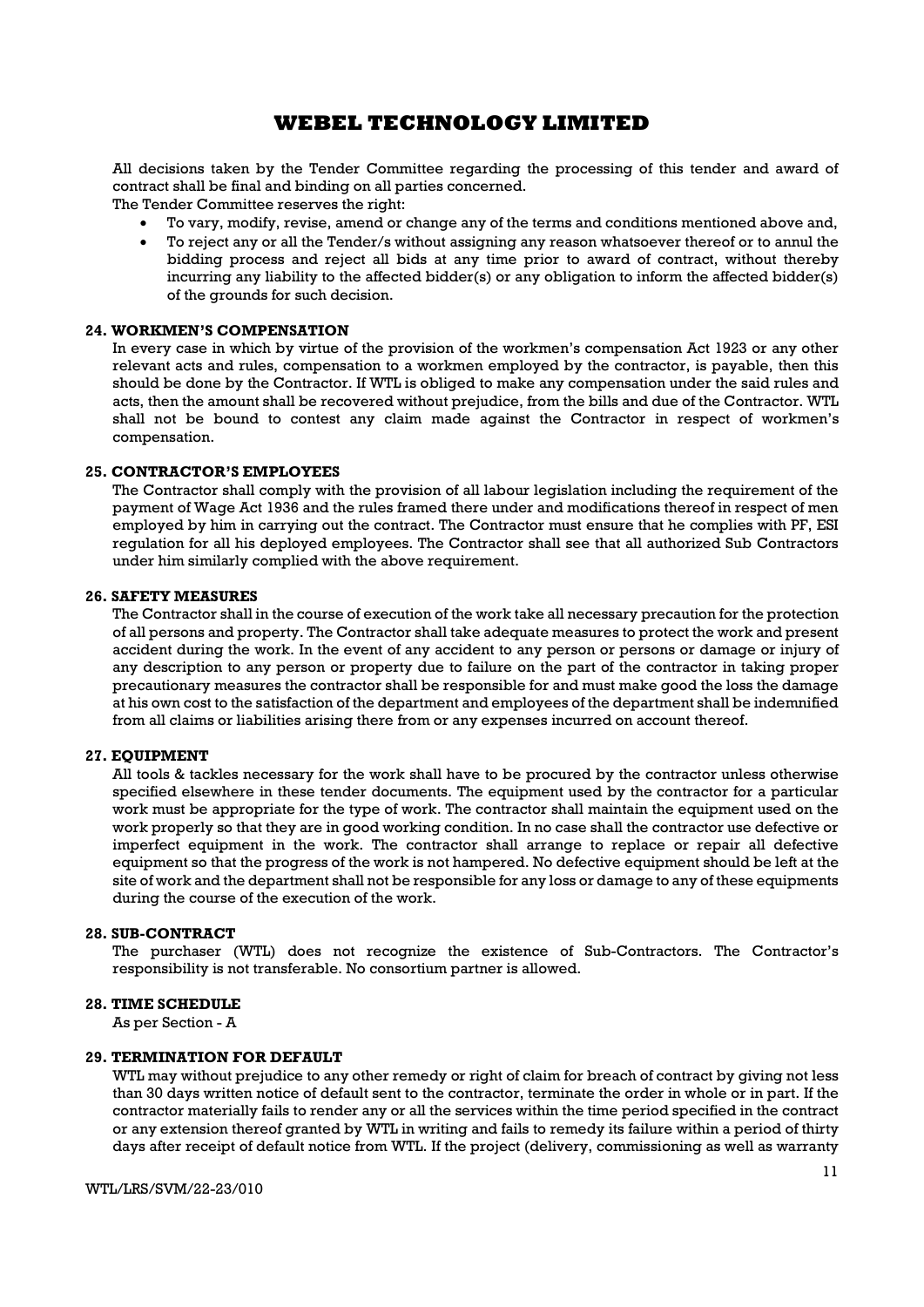maintenance support is not carried out according to specification due to deficiency in service as per terms of the contract. In such case WTL will invoke the amount held back from the contractor as PBG.

### 30. BANKRUPTCY

If the contractor becomes bankrupt or have a receiving order made against him or compound with his creditors or being a corporation commence to be wound up, not being a voluntary winding up for the purpose only or amalgamation or reconstruction, or carry on their business under a receiver for the benefit of their creditors or any of them, WTL shall be at liberty to terminate the engagement forthwith without any notice in writing to the contractor or to the liquidator or receiver or to any person in whom the contractor may become vested and without any compensation to give such liquidator or receiver or other person the option of carrying out the engagement subject to their providing a guarantee for the due and faithful performance of the engagement up to an amount to be determined by WTL.

### 31. FORCE MAJEURE

It is hereby defined as any cause, which is beyond the control of the Contractor or WTL as the case may be, which such party could not foresee or with a reasonable amount of diligence could not have foreseen and which substantially affect the performance of the contract, such as

- War, Hostilities or warlike operations (whether a state of war be declared or not), invasion, act of foreign enemy and civil war.
- Rebellion, revolution, insurrection, mutiny, usurpation of civil or military, government, conspiracy, riot, civil commotion and terrorist area.
- Confiscation, nationalization, mobilization, commandeering or requisition by or under the order of any government or de facto authority or ruler, or any other act or failure to act of any local state or national government authority.
- Strike, sabotage, lockout, embargo, import restriction, port congestion, lack of usual means of public transportation and communication, industrial dispute, shipwreck, shortage of power supply epidemics, quarantine and plague.
- Earthquake, landslide, volcanic activity, fire flood or inundation, tidal wave, typhoon or cyclone, hurricane, nuclear and pressure waves or other natural or physical disaster.

If either party is prevented, hindered or delayed from or in performing any of its obligations under the Contract by an event of Force Majeure, then it shall notify the other in writing of the occurrence of such event and the circumstances of the event of Force Majeure within fourteen days after the occurrence of such event. The party who has given such notice shall be excused from the performance or punctual performance of its obligations under the Contract for so long as the relevant event of Force Majeure continues and to the extent that such party's performance is prevented, hindered or delayed.

The party or parties affected by the event of Force Majeure shall use reasonable efforts to mitigate the effect of the event of Force Majeure upto its or their performance of the Contract and to fulfill its or their obligation under the Contract but without prejudice to either party's right to terminate the Contract.

No delay or nonperformance by either party to this Contract caused by the occurrence of any event of Force Majeure shall.

- Constitute a default or breach of the contract.
- Give rise to any claim for damages or additional cost or expense occurred by the delay or nonperformance. If, and to the extent, that such delay or nonperformance is caused by the occurrence of an event of Force Majeure.

### 32. INSURANCE COVERAGE

Appropriate insurance to cover all solution components for the transit period and until the time of its acceptance at the respective site is to be taken by the contractor. As the contractor will carry the risk for the material in his books during transit, the contractor should arrange insurance for the total system as period from the dispatch till Acceptance Test is successfully achieved. Further the contractor is to take all required insurance coverage in respect of all its personnel who shall be working on this engagement.

### 35. PERFORMANCE BANK GUARANTEE (PBG)

As a guarantee for timely delivery of service as well as quality performance of the job, as mentioned in scope of work, from the date of final acceptance of job and pertaining to proper execution of the job, the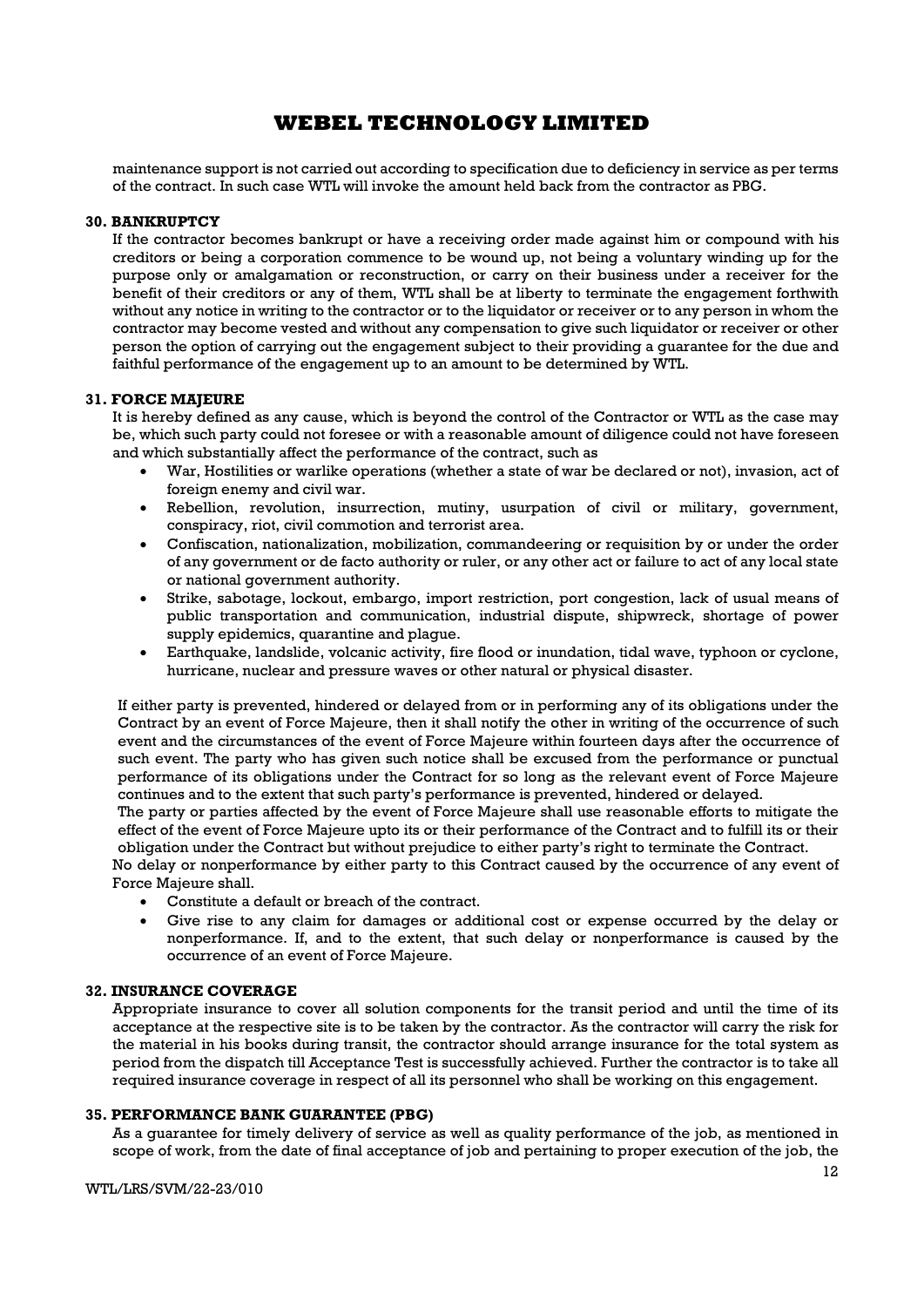bidder will have to submit 10% of the contract value as security in the form of Performance Bank Guarantee from any nationalized bank valid for 180 days beyond the final completion period. PBG to be submitted within 7 days from the date of issuance of order. On receipt of PBG, the EMD will be returned to the successful bidder without any interest.

#### 36. CONTRACTOR'S RESPONSIBILITIES

Refer Section – A (Scope of Work & Responsibility).

#### 37. NO WAIVER OF RIGHTS

Neither the inspection by WTL or any of their agents nor any order by WTL for payment of money or any payment for or acceptance of the whole or any part of the works by WTL, nor any extension of time, nor any possession taken by WTL shall operate as a waiver of any provision of the contract or of any power reserved to WTL, or any right to damages here in provided, nor shall any waiver of any breach in the contract be held to be a waiver of any other subsequent breach.

#### 38. GRAFTS, COMMISSIONS, GIFTS, ETC.

It is the Purchaser's policy to require that bidders, suppliers, contractors and consultants under contracts, observe the highest standard of ethics during the procurement and execution of such contracts. Any graft, commission, gift or advantage given, promised or offered by or on behalf of the contractor or his partner, agent, officers, director, employee or servant or any one on his or their behalf in relation to the obtaining or to the execution of this or any other contract with WTL shall in addition to any criminal liability which it may incur, subject the contractor to the cancellation of this and all other contracts and also to payment of any loss or damage to WTL resulting from any cancellation. WTL shall then be entitled to deduct the amount so payable from any monies otherwise due to the contractor under contract.

#### 39. ENFORCEMENT OF TERMS

The failure of either party to enforce at any time any of the provision of this contract or any rights in respect thereto or to exercise any option here in provided shall in no way be construed to be a waiver to such provisions, rights or options or in any way to affect the validity of the contract. The exercise by either party of any of its rights herein shall not preclude or prejudice either party from exercising the same or any other right it may have hereunder.

### 40. PERIOD OF VALIDITY OF OFFER

For the purpose of placing the order, the proposals shall remain valid till 180 days. During the period of validity of proposals, the rates quoted shall not change. In exceptional circumstances, WTL may ask for extension of the period of validity and such a request shall be binding on Bidders. WTL's request and the response to such a request by various Bidders shall be in writing. A Bidder agreeing to such an extension will not be permitted to increase its rates.

## 41. TAXES & DUTIES

- The prices shall be inclusive of all taxes & levies including GST and other statutory duties as applicable. Rate of taxes should be indicated separately in the Price Bid.
- Contract Price specified in Price Bid should be based on the taxes & duties and charges prevailing at the date one day prior to the last date of Bid submission.
- Statutory deduction, wherever applicable, shall be made from invoice as per government rules. Necessary certificate will be issued for such deductions.
- Bidder submitting a bid shall produce valid statutory documents / certificates with respect to GST, Income Tax, ROC, Prof. Tax, Trade License, etc. All such documents / certificates shall remain valid on the last date of tender submission.
- In case of inter-state transaction, WTL will provide "Waybill". However, statutory charges, if any will be borne by the bidder.
- GST component of the invoice of the bidder may be kept on hold in case there ia any mismatch / irregularity in GST return filling on the part of the bidder.

#### 42. DISCREPANCIES IN BID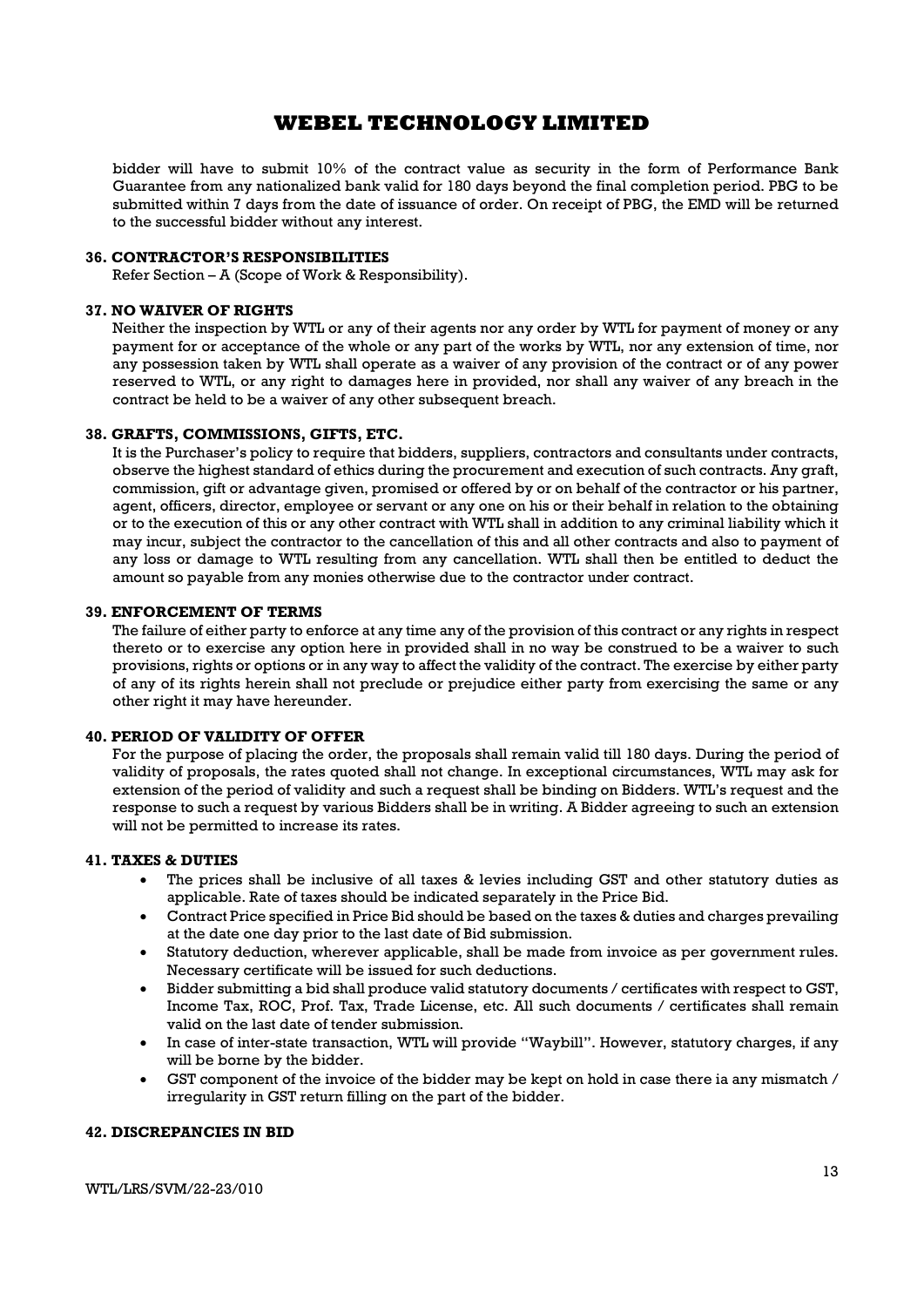- Discrepancy between description in words and figures, the rate which corresponds to the words quoted by the bidder shall be taken as correct.
- Discrepancy in the amount quoted by the bidder due to calculation mistake of the unit rate then the unit rate shall be regarded as firm.
- Discrepancy in totaling or carry forward in the amount quoted by the bidder shall be corrected.

### 43. BID DUE DATE

The online tender has to submitted not later than the due date and time specified in the Important Dates Sheet. WTL may as its discretion on giving reasonable notice by fax, or any other written communication to all prospective bidders who have been issued the bid documents, extend the bid due date, in which case all rights and obligations of the WTL and the bidders, previously subject to the bid due date, shall thereafter be subject to the new bid due date as extended.

#### 44. LATE BID

Any proposal received by WTL after the deadline for submission of proposals may not be accepted.

#### 45. OPENING OF BID BY WTL

Bids shall be opened and downloaded electronically through operation of the process in the e-Tender portal in presence of Tender Committee. Bidders interested to remain present during electronic bid opening may attend the bid opening session at WTL premises at scheduled date & time.

#### 46. CONTACTING WTL

Bidder shall not approach WTL officers beyond office hours and/or outside WTL office premises from the time of the Bid opening to the time of finalization of successful bidder. Any effort by bidder to influence WTL office in the decision on Bid evaluation, Bid comparison or finalization may result in rejection of the Bidder's offer. If the bidder wishes to bring additional information to the notice of WTL, it should be in writing following the procedure mentioned hereinabove.

### 47. WTL'S RIGHT TO REJECT ANY OR ALL BIDS

WTL reserves the right to reject any bid and to annul the bidding process and reject all bids at any time prior to award of Contract, without thereby incurring any liability to the affected bidder(s) or any obligation to inform the affected bidder(s) of the grounds for such decision.

#### 48. BID CURRENCIES

Prices shall be quoted in Indian Rupees, inclusive of all prevailing taxes, levies, duties, cess etc.

#### 49. PRICE

- Price should be quoted in the Financial bid format only. No deviation is acceptable.
- Price quoted should be firm, inclusive of packing and delivery.
- Percentage/specified amount of taxes & duties should be clearly mentioned otherwise WTL reserves the right to reject such vague offer.
- Price to be quoted inclusive of all charges.

#### 50. CANVASSING

Canvassing or support in any form for the acceptance of any tender is strictly prohibited. Any bidder doing so will render him liable to penalties, which may include removal of this name from the register of approved Contractors.

## 51. NON-TRANSFERABILITY OF TENDER

This tender document is not transferable.

#### 52. FORMATS AND SIGNING OF BID

The original and all copies of the proposals shall be neatly typed and shall be signed by an authorized signatory(ies) on behalf of the Bidder. The authorization shall be provided by written Power of Attorney accompanying the proposal. All pages of the proposal, except for un-amended printed literature, shall be initialed by the person or persons signing the proposal. The proposal shall contain no interlineations,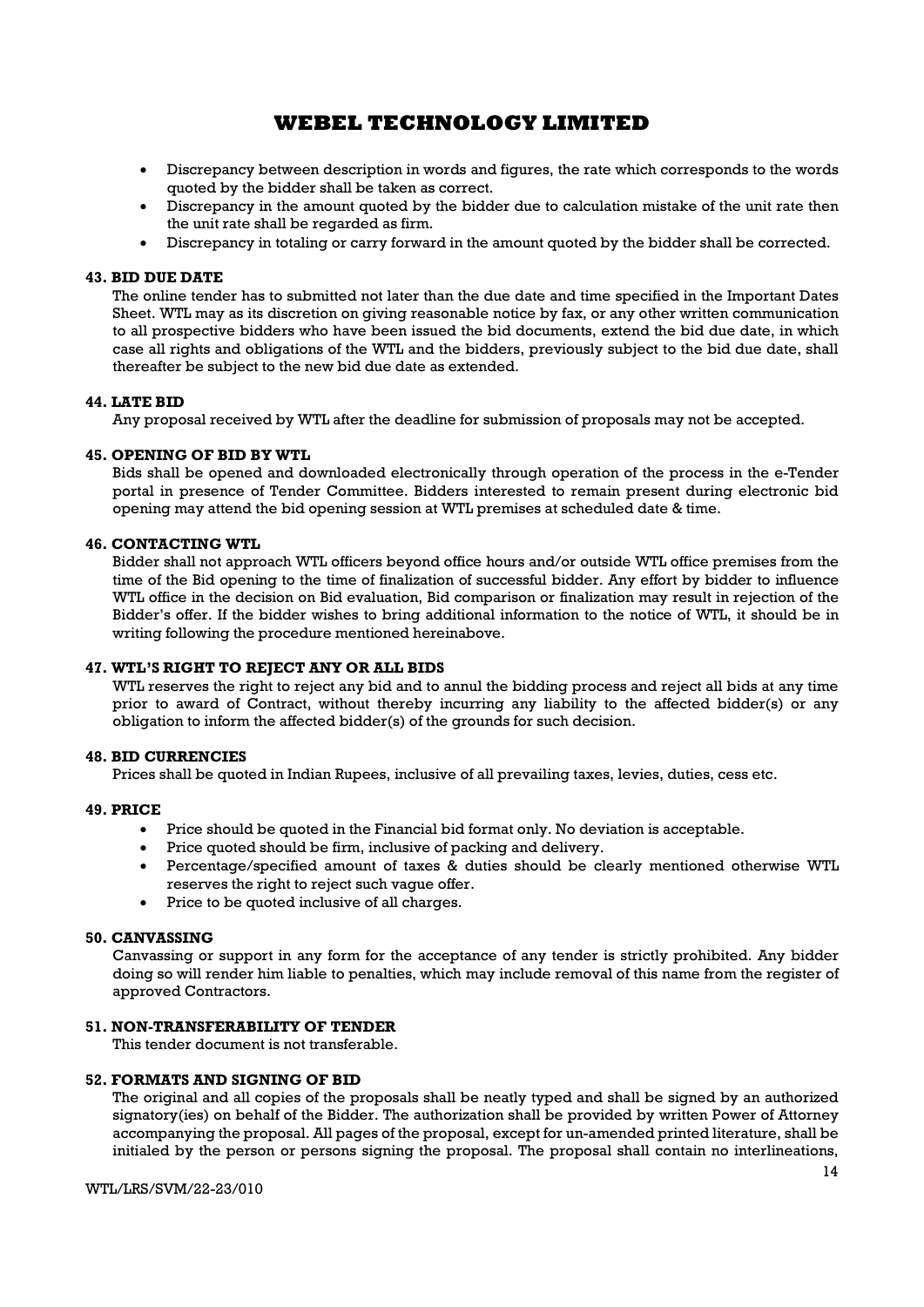erase or overwriting. In order to correct errors made by the Bidder, all corrections shall be done & initialed with date by the authorized signatory after striking out the original words/figures completely.

#### 53. WITHDRAWAL OF BID

Bid cannot be withdrawn during the interval between their submission and expiry of Bid's validity period. Fresh Bid may be called from eligible bidders for any additional item(s) of work not mentioned herein, if so required.

## 54. INTERPRETATION OF DOCUMENTS

If any bidder should find discrepancies or omission in the specifications or other tender documents, or if he should be in doubt as to the true meaning of any part thereof, he shall make a written request to the tender inviting authority for correction/clarification or interpretation or can put in a separate sheet along with his technical bid document.

### 54. SPLITTING OF THE CONTRACT AND CURTAILMENT OF WORK

WTL reserve the right to split up and distribute the work among the successful bidders and to curtail any item of work in the schedule partly or fully.

### 55. PREPARATION OF TENDER

Tender shall be submitted in accordance with the following instructions:

- a) Tenders shall be submitted in the prescribed forms. Digital signatures shall be used. Where there is conflict between the words and the figures, the words shall govern.
- b) All notations must be in ink or type written. No erasing or overwriting will be permitted. Mistakes may be crossed out and corrections typed or written with ink adjacent thereto and must be initialed in ink by the person or persons signing the tender.
- c) Tenders shall not contain any recapitulation of the work to be done. Alternative proposals will not be considered unless called for. No written, oral, telegraphic or telephonic proposals for modifications will be acceptable.
- d) Tenders shall be uploaded as notified on or before the date and time set for the opening of tenders in the Notice Inviting Tenders.
- e) Tenders subject to any conditions or stipulations imposed by the bidder are liable to be rejected.
- f) Each and every page of the tender document must be signed with company seal by the bidder.
- g) Any bidder may withdraw his tender by written request at any time prior to the scheduled closing time for receipt of tenders and not thereafter.

### 56. PRE-DISPATCH INSTRUCTION

All materials / equipments supplied against the purchase order shall be subjected to Inspection, check and /or test by the authorized representative from WTL.

#### 57. FINAL INSPECTION

Final inspection will be carried by the authorized representative from WTL.

### 59. ERASURES OR ALTERNATIONS

The offers with overwriting and erasures may make the tender liable for rejection if each of such overwriting/erasures/manuscript ions is not only signed by the authorized signatory of the bidder. There should be no hand-written material, corrections or alterations in the offer. Technical details must be completely filled up. Correct technical information of the product being offered must be filled in. Filling up of the information using terms such as "OK", "accepted", "noted", "as given in brochure/manual" is not acceptable. The Customer may treat offers not adhering to these guidelines as unacceptable. The Customer may, at its discretion, waive any minor non-conformity or any minor irregularity in the offer. This shall be binding on all bidders and the Tender Committee reserves the right for such waivers.

#### 60. COMPLIANCE WITH LAW

The contractor hereto agrees that it shall comply with all applicable union, state and local laws, ordinances, regulations and codes in performing its obligations hereunder, including the procurement of licenses, permits certificates and payment of taxes where required. The contractor shall establish and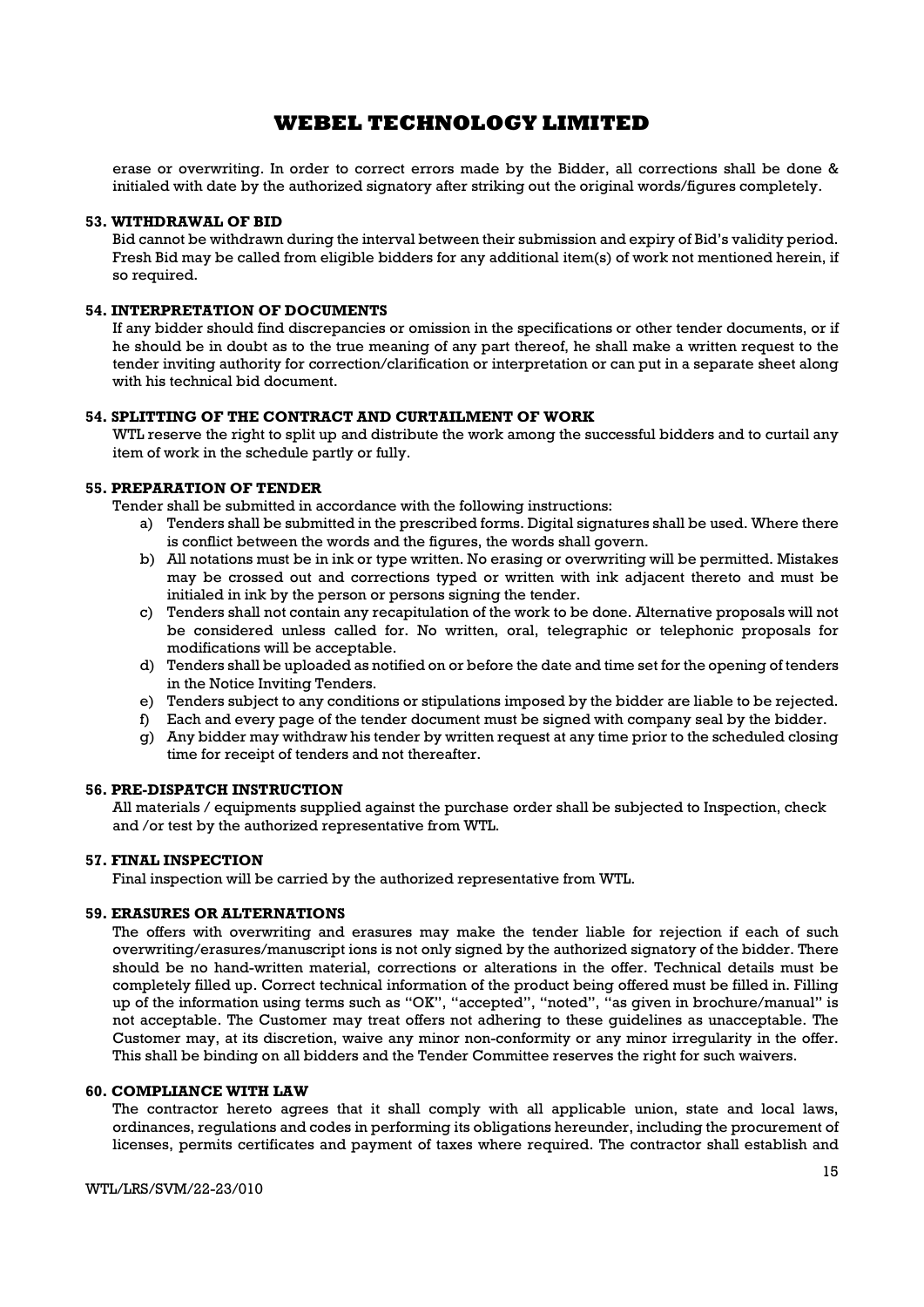maintain all proper records (particularly, but without limitation, accounting records) required by any law, code/practice of corporate policy applicable to it from time to time including records and returns as applicable under labor legislation.

### 61. CLARIFICATION OF BIDS

During evaluation of the bids, the Customer/Tender Committee, at its discretion may ask the bidder for clarification of its bid. The request for the clarification and the response shall be in writing (fax/email) and no change in the substance of the bid shall seek offered or permitted.

### 62. DEEMED ACCEPTANCE

Deliverables will be deemed to be fully and finally accepted by Directorate of Land & Land Records and Surveys in the event Directorate of Land & Land Records and Surveys has not submitted such Deliverable Review Statement to Bidder/Implementation Partner before the expiration of the 30-days review period, or when Directorate of Land & Land Records and Surveys uses the Deliverable in its business, whichever occurs earlier ("Deemed Acceptance").

#### 63. QUALITY CONTROL

- The contractor is obliged to work closely with WTL and/or Directorate of Land & Land Records and Surveys, act within its authority and abide by directive issued by them on implementation activities.
- The contractor will abide by the safety measures and free WTL and Directorate of Land & Land Records and Surveys from all demands or responsibilities arising from accident/loss of life, the cause of which is due to their negligence. The bidder will pay all indemnities arising from such incidents and will not hold WTL and Directorate of Land & Land Records and Surveys responsible.
- The contractor will treat as confidential all data and information about the system, obtained in the execution of its responsibilities in strict confidence and will not reveal such information to any party without the prior written approval of WTL/ Directorate of Land & Land Records and Surveys.
- WTL reserves the right to inspect all phases of contractor's operation to ensure conformity to the specifications. WTL shall have engineers, inspectors or other duly authorized representatives made known to the contractor, present during the progress of the work and such representatives shall have free access to the work at all times. The presence or absence of representatives of WTL does not relieve the contractor of the responsibility for quality control in all phases.
- The Court of Kolkata only will have the jurisdiction to deal with and decide any legal matters or dispute whatsoever arising out of the contract.

### 65. GENERAL TERMS

- a) All the pages of the bid document including documents submitted therein must be duly signed and stamped failing which the offer shall be liable to be rejected.
- b) All the documents to be submitted by the bidder along with their offer should be duly authenticated by the person signing the offer and if at any point of time during procurement process or subsequently it is detected that documents submitted are forged/tampered/manipulated in any way, the total responsibility lies with the bidder and WTL reserves the full right to take action as may be deemed fit including rejection of the offer and such case is to be kept recorded for any future dealing with them.
- c) No Technical/Commercial clarification will be entertained after opening of the tender.
- d) Overwriting and erasures may make the tender liable for rejection if each of such overwriting/erasures/manuscription is not only signed by the authorized signatory of the bidder. All overwriting should be separately written and signed by the authorized signatory of the bidder.
- e) Quantity mentioned in the tender document is indicative only and orders shall be placed subject to actual requirement. WTL reserve the right to increase or decrease the quantity specified in the tender.
- f) WTL reserve the right to reject or accept or withdraw the tender in full or part as the case may be without assigning the reasons thereof. No dispute of any kind can be raised the right of buyer in any court of law or elsewhere.
- g) WTL reserve the right to ask for clarification in the bid documents submitted by the bidder. Documents may be taken if decided by the committee.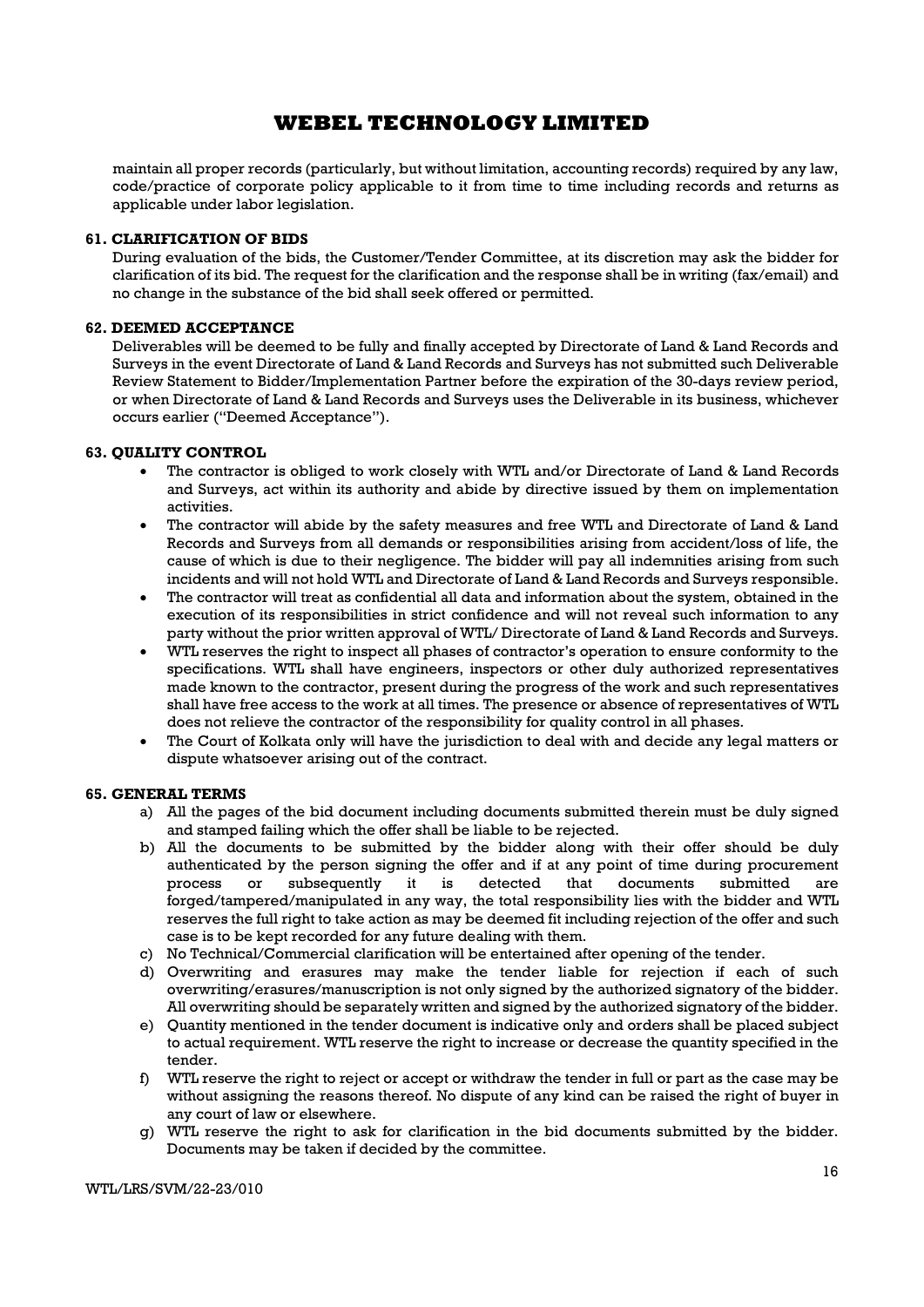- h) Supporting technical brochures/catalogues indicating each feature in respect of offered model and make must be submitted along with the offer, in absence of which the offer is liable to be ignored.
- i) No dispute by the bidders in regard to Technical/Commercial points will be entertained by WTL and decision taken by the Tender Committee will be final.
- j) Discrepancy in the amount quoted by the bidder due to calculation mistake, the unit rate shall be regarded as firm and the totaling or carry in the amount quoted by the bidder shall be corrected accordingly.
- k) The price offers shall remain firm within the currency of contract and no escalation of price will be allowed.
- l) The acceptance of the tender will rest with the accepting authority who is not bound to accept the lowest or any tender and reserves the right to reject in part or in full any or all tender(s) received and to split up the work among participants without assigning any reason thereof.
- m) The customer/WTL at its discretion may extend the deadline for the submission of Bids.
- n) The Court of Kolkata only will have the jurisdiction to deal with and decide any legal matters or dispute whatsoever arising out of the contract.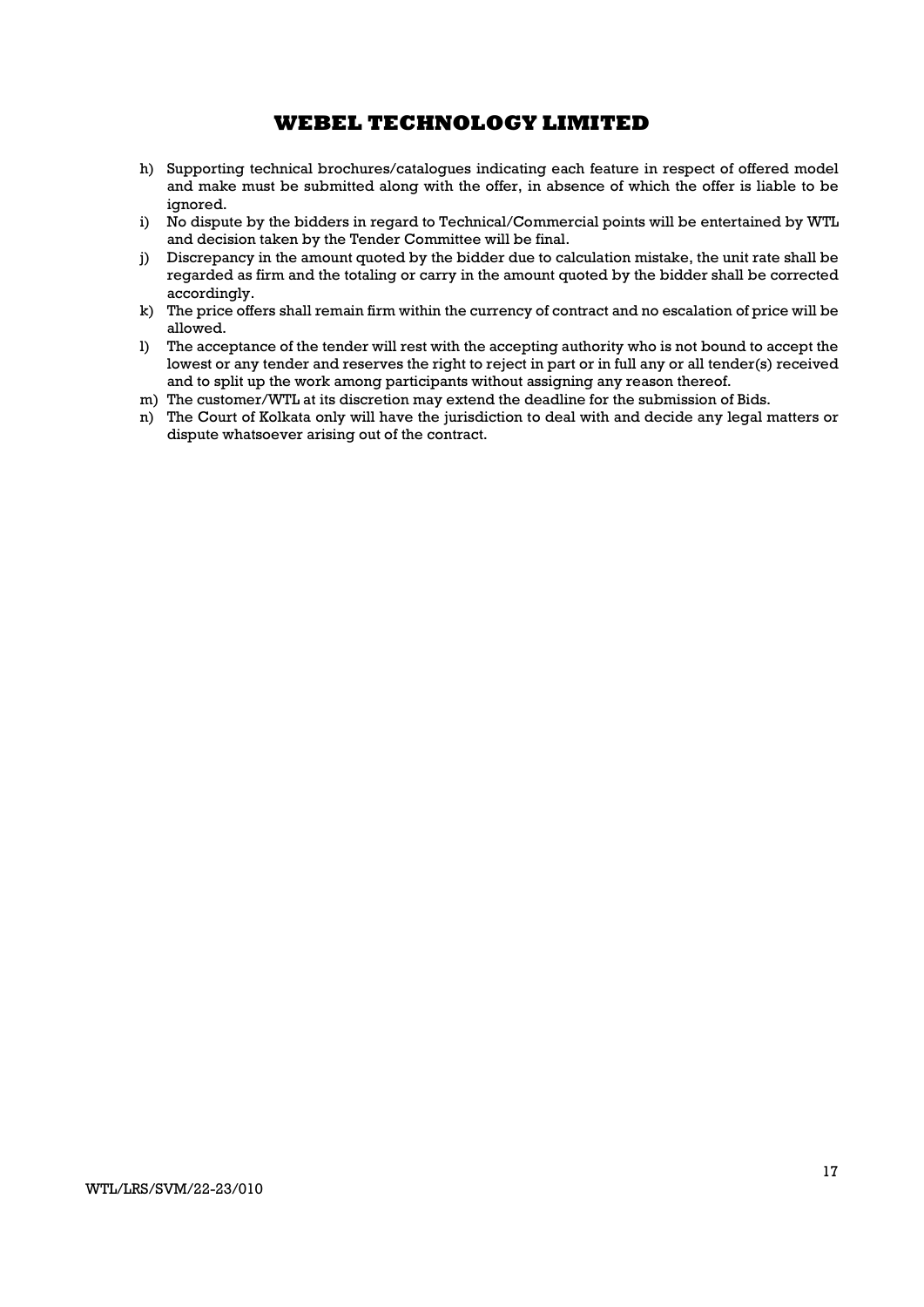# SECTION – E

## BID FORM

(Bidders are requested to furnish the Bid Form in the Format given in this section, filling the entire Blank and to be submitted on Letter Head in original)

To Webel Technology Limited Plot – 5, Block – BP, Sector - V, Salt Lake City, Kolkata – 700091.

### Sub: Scanning, Vectorization and associated digitization of cadastral maps on a 1:1 scale for A1&A0 size and Updation (Addition / Deletion / Modification) of maps as received from the Directorate including all associated activities for Directorate of Land Records and Surveys, GoWB.

Dear Sir,

- 1. We the undersigned bidder/(s), having read and examined in details the specifications and other documents of the subject tender no. WTL/LRS/SVM/22-23/010 dated 10.06.2022, do hereby propose to execute the job as per specification as set forth in your Bid documents.
- 2. The prices of all items stated in the bid are firm during the entire period of job irrespective of date of completion and not subject to any price adjusted as per in line with the bidding documents. All prices and other terms & conditions of this proposal are valid for a period of 180 (one hundred eighty) days from the date of opening of bid. We further declare that prices stated in our proposal are in accordance with your bidding.
- 3. We confirm that our bid prices include all other taxes and duties and levies applicable on bought out components, materials, equipments and other items and confirm that any such taxes, duties and levies additionally payable shall be to our account.
- 4. Earnest Money Deposit: We have transferred EMD amount online through e-Tender portal.
- 5. We declare that items shall be executed strictly in accordance with the specifications and documents irrespective of whatever has been stated to the contrary anywhere else in our proposal. Further, we agree that additional conditions, deviations, if any, found in the proposal documents other than those stated in our deviation schedule, save that pertaining to any rebates offered shall not be given effect to.
- 6. If this proposal is accepted by you, we agree to provide services and complete the entire work, in accordance with schedule indicated in the proposal. We fully understand that the work completion schedule stipulated in the proposal is the essence of the job, if awarded.
- 7. We further agree that if our proposal is accepted, we shall provide a Performance Bank Guarantee of the value equivalent to ten percent (10%) of the Order value as stipulated in Financial Bid.
- 8. We agree that WTL reserves the right to accept in full/part or reject any or all the bids received without any explanation to bidders and his decision on the subject will be final and binding on Bidder.

Thanking you, we remain,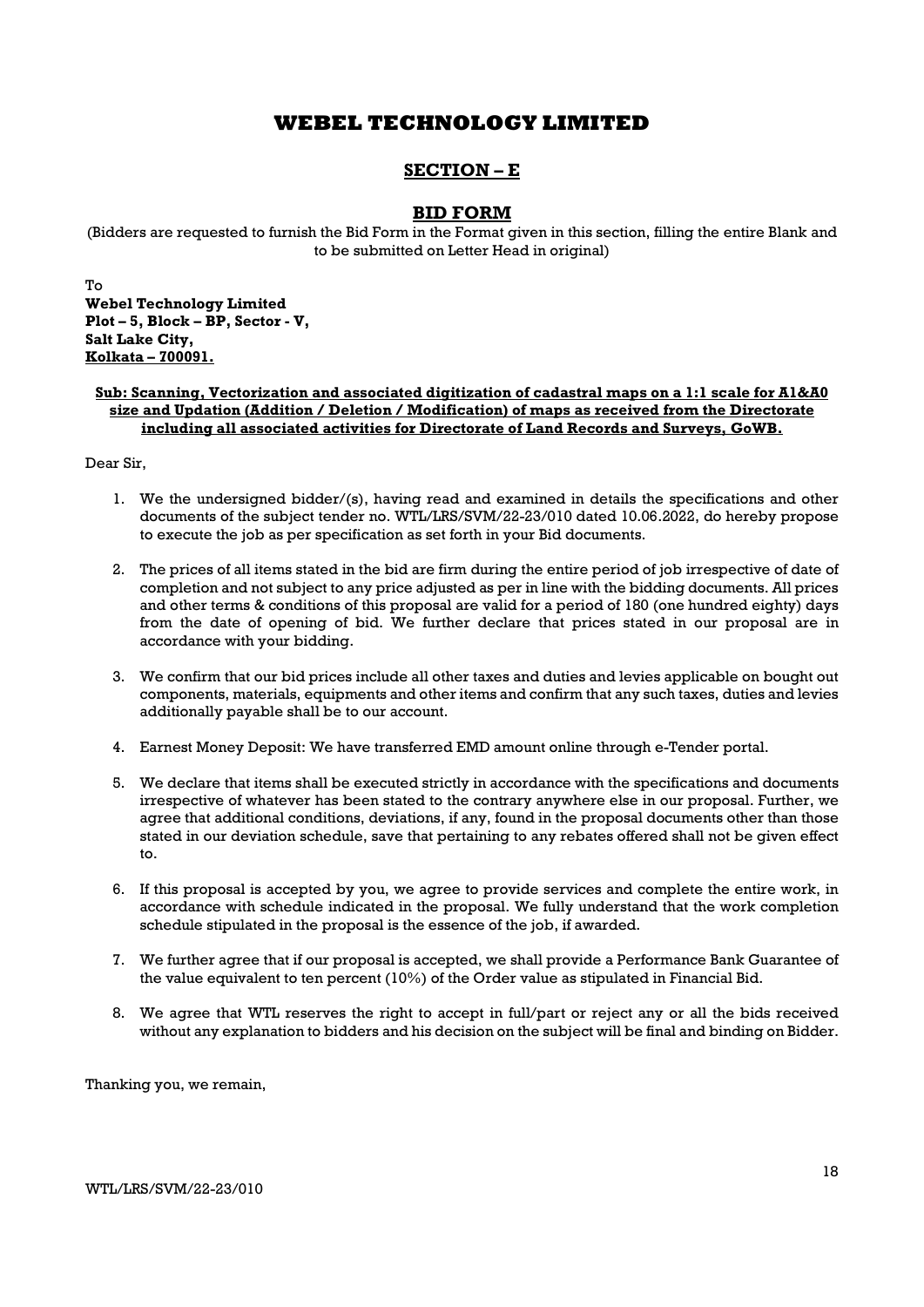Yours faithfully ………………………………………………… Signature ……………………………………………………….. Name in full ……………………………………………………….. Designation Signature & Authorized Verified by ………………………………………………… Signature ………………………………………………… Name in full ………………………………………………… Designation ………………………………………………… Company Stamp

Dated, this …………………..day of ……………………2022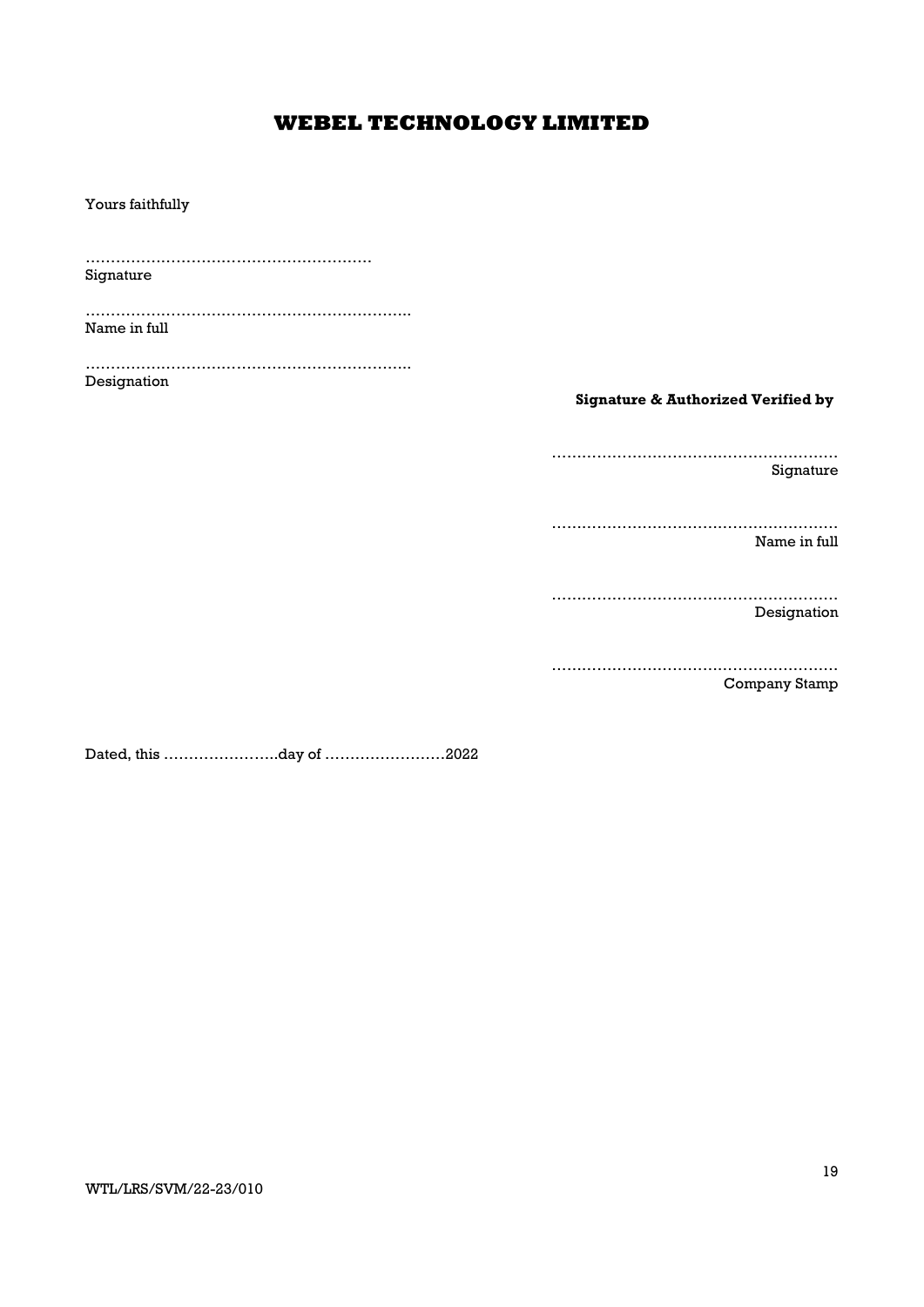# SECTION – F

## TECHNO COMMERCIAL EVALUATION & AWARDING OF CONTRACT

## 1. EVALUATION PROCEDURE

- The Eligibility Criteria (Section B) will be evaluated by Tender Committee and those qualify will be considered for further evaluation.
- After qualifying in Eligibility criteria, qualified bidders will only be considered for Financial Bid evaluation.

### 2. FINAL EVALUATION

Financial Proposal of the bidders qualifying in the evaluation of Eligibility Criteria will be evaluated. The bidder who has qualified in the Eligibility Criteria evaluation and returns with lowest quote (L1) in financial bid would normally be awarded the contract subject to Post Qualification.

### 3. AWARDING OF CONTRACT

An affirmative Post Qualification determination will be prerequisite for award of the contract to the lowest quoted bidder. A negative determination will result in rejection of bidder's bid, in which event the WTL will proceed to the next lowest evaluated bidder to make a similar determination of that bidder's capability to perform satisfactorily. The successful bidder (s) will have to give security deposit in the form of Performance Bank Guarantee.

## 4. POST QUALIFICATION

The determination will evaluate the Bidder's financial, technical, design, integration, customization, production, management and support capabilities and will be based on an examination of the documentary evidence of the Bidder's qualification, as well as other information WTL deems necessary and appropriate. This determination may include visits or interviews with the Bidder's client's reference in its bid, site inspection, and any other measures. At the time of post-qualification, Directorate of es may also carry out tests to determine that the performance or functionality of the Information System offered meets those stated in the detailed Scope of Work.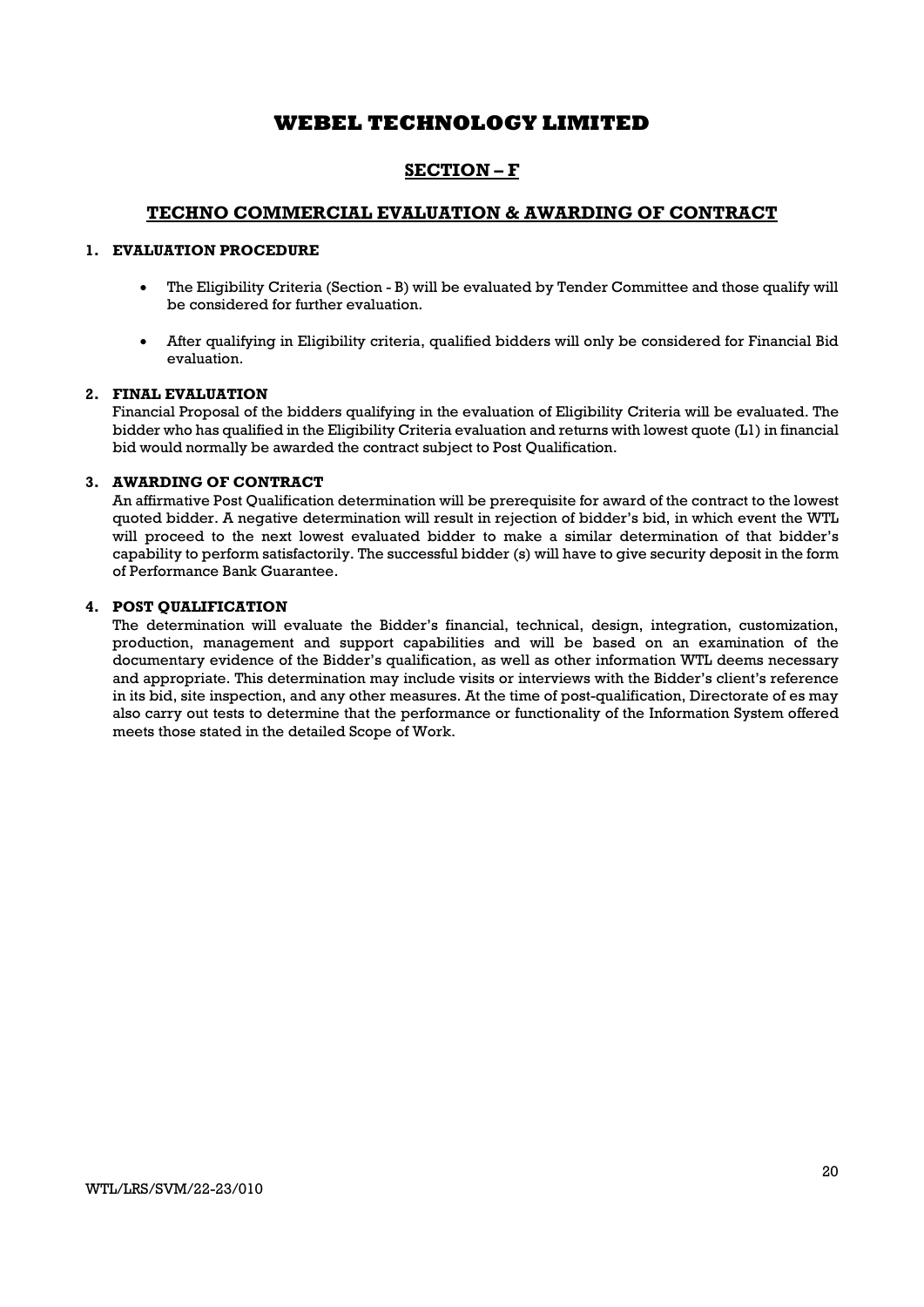# SECTION – G

## GUIDANCE FOR E-TENDERING

Instructions / Guidelines for electronic submission of the tenders have been annexed for assisting the Bidders to participate in e-Tendering.

### Registration of Bidder:

Any Bidder willing to take part in the process of e-Tendering will have to be enrolled & registered with the Government e-Procurement System through logging on to https://wbtenders.gov.in. The Bidder is to click on the link for e-Tendering site as given on the web portal.

#### Digital Signature Certificate (DSC):

Each Bidder is required to obtain a Class-II or Class-III Digital Signature Certificate (DSC) for submission of tenders from the approved service provider of the National Informatics Centre (NIC) on payment of requisite amount. Details are available at the Web Site stated above. DSC is given as a USB e-Token.

 The Bidder can search & download N.I.T. & BOQ electronically from computer once he logs on to the website mentioned above using the Digital Signature Certificate. This is the only mode of collection of Tender Documents.

#### Participation in more than one work:

A prospective bidder shall be allowed to participate in the job either in the capacity of individual or as a partner of a firm. If, found to be applied severally in a single job all the applications will be rejected.

### Submission of Tenders:

Tenders are to be submitted through online to the website stated above in two folders at a time, one in Techno Commercial Proposal & the other is Financial Proposal before the prescribed date & time using the Digital Signature Certificate (DSC). The documents are to be uploaded virus scanned copy duly Digitally Signed. The documents will get encrypted (transformed into non readable formats)

The proposal should contain scanned copies of the following in two covers (folders).

#### Techno Commercial Cover:

### Technical Document1 (scanned & join in pdf format then upload)

1. N I T Declaration duly stamped & signed in letter head, Section - O

### Technical Document2 (scanned & join in pdf format then upload)

1. Bid Form as per format (Section – E)

### Technical Compliance (scanned & joins in pdf format then upload)

1. ISO certificate

### Financial Cover:

BOQ will be downloaded and same will be uploaded with quoted rates. While uploading BOQ file name shall remain unchanged. Absence of this document shall lead to summary rejection of the bid.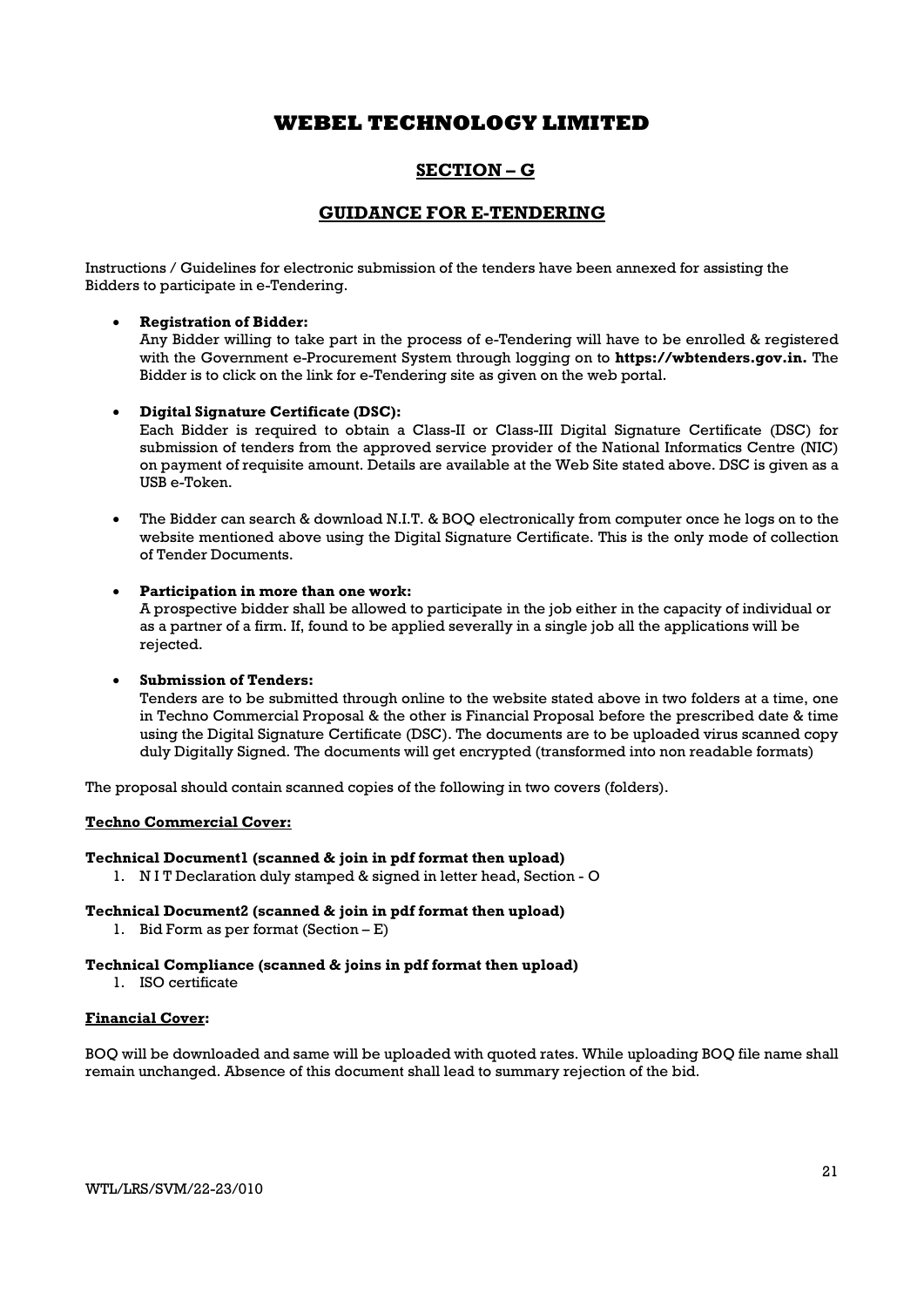# NON-STATUTARY COVER (MY SPACE) CONTAIN FOLLOWING DOCUMENT:

## (In each folder, scanned coy will be uploaded with single file having multiple pages)

| <b>S1.</b><br>No. | <b>Category Name</b>   | <b>Sub Category Name</b>                   | <b>Sub Category Description</b>                                                                          |
|-------------------|------------------------|--------------------------------------------|----------------------------------------------------------------------------------------------------------|
| A                 | <b>CERTIFICATES</b>    | A1. CERTIFICATES                           | <b>GST Registration Certificate</b><br><b>PAN</b><br><b>Trade License</b><br>Document as per Section - B |
| B                 | <b>COMPANY DETAILS</b> | <b>BL.COMPANY</b><br><b>DETAILS 1</b>      | Document as per Section - B<br>$\bullet$                                                                 |
|                   |                        | <b>B2. COMPANY</b><br>DETAILS <sub>2</sub> | Company Profile (Not more than 3 pages)<br>$\bullet$<br>Document as per Section - B                      |
| C                 | CREDENTIAL             | <b>CREDENTIAL 1</b>                        | Order copies as per Section - B                                                                          |
|                   |                        | <b>CREDENTIAL 2</b>                        | Other documents, if any<br>$\bullet$                                                                     |
| D                 | <b>DECLARATION</b>     | DECLARATION 1                              | List of Clients as per format $(Section - O)$                                                            |
|                   |                        | DECLARATION 2                              | Financial Capability of Bidder as per format<br>$(Section - K)$                                          |
|                   |                        | DECLARATION 3                              | Bidder's Details as per format (Section $-J$ )                                                           |
|                   |                        | DECLARATION 4                              | Details of Order Executed as per format (Section -<br>I)                                                 |
|                   |                        | DECLARATION 5                              | Document as per Section - B                                                                              |
| $\mathbf{F}$      | <b>FINANCIAL INFO</b>  | P/L & BALANCE SHEET<br>2018-2019           | P/L & BALANCE SHEET 2018-2019                                                                            |
|                   |                        | P/L & BALANCE SHEET<br>2019-2020           | P/L & BALANCE SHEET 2019-2020                                                                            |
|                   |                        | <b>P/L&amp; BALANCE SHEET</b><br>2020-2021 | P/L& BALANCE SHEET 2020-2021                                                                             |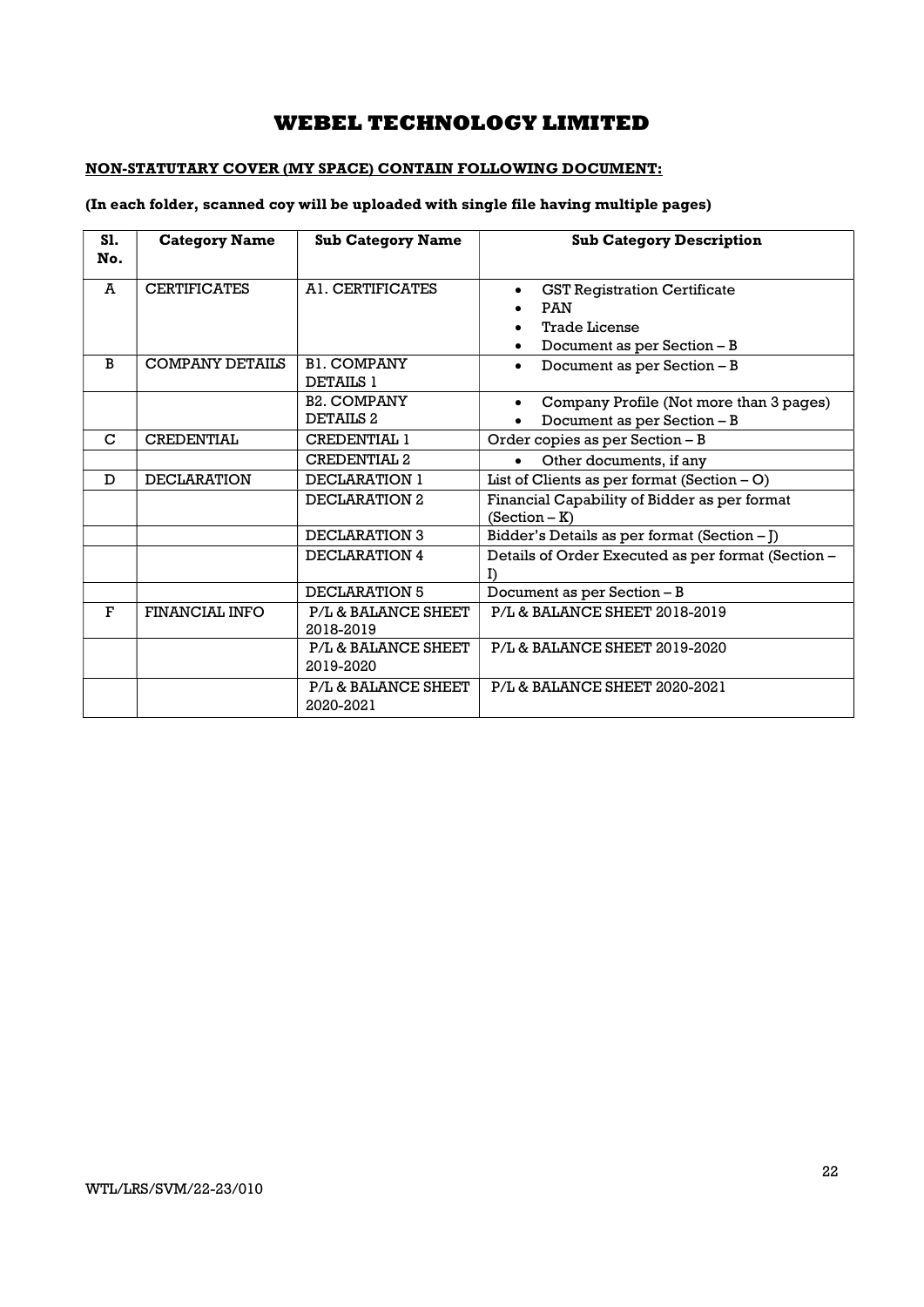# SECTION – H

# BILL OF WORK TO BE DONE

| <b>S1. No.</b> | <b>Item Description</b>                                                                                                       | Unit | Qnty |
|----------------|-------------------------------------------------------------------------------------------------------------------------------|------|------|
|                | Scanning, Vectorization and associated digitization of cadastral<br>maps on a 1:1 scale for A0 size                           | No   |      |
| $\mathbf{2}$   | Scanning, Vectorization and associated digitization of cadastral<br>maps on a 1:1 scale for A1 size                           | No   |      |
| 3              | Updation (Addition / Deletion / Modification) of maps as<br>received from the Directorate including all associated activities | Nο   |      |
| 4              | Updation (Addition / Deletion / Modification) of maps as<br>received from the Directorate including all associated activities | No   |      |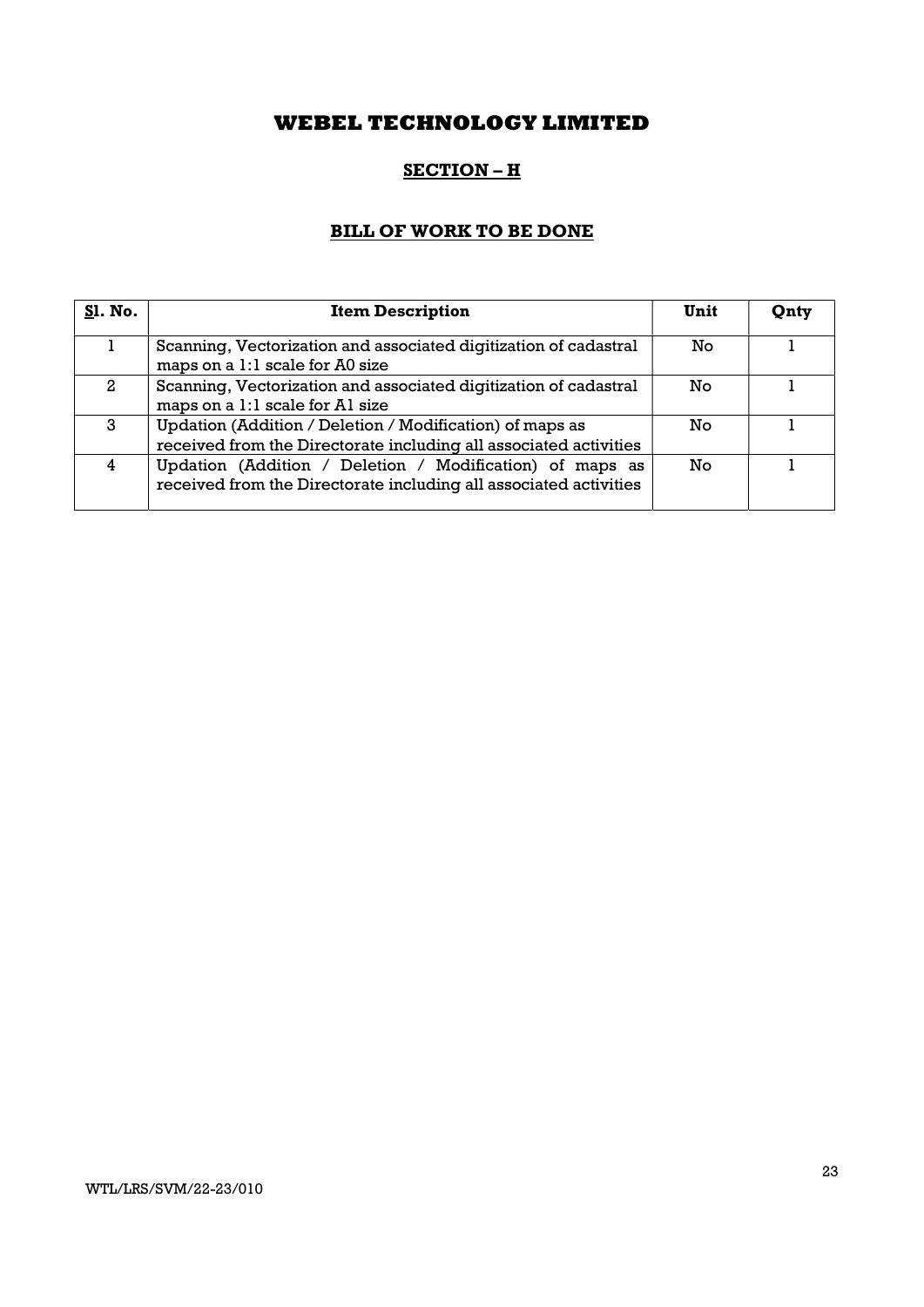# SECTION – I

## DETAILS OF ORDERS EXECUTED BY BIDDER

(Tender No WTL/LRS/SVM/22-23/010)

| S1.<br>No. | Order No. | Order<br><b>Date</b> | Order<br><b>Value</b> | <b>Brief description of</b><br>items and job details | Completed<br>(Yes/NO) | Name of<br>the<br><b>Customer</b> | <b>Contact</b><br>details of the<br><b>Customer</b> |
|------------|-----------|----------------------|-----------------------|------------------------------------------------------|-----------------------|-----------------------------------|-----------------------------------------------------|
|            |           |                      |                       |                                                      |                       |                                   |                                                     |
|            |           |                      |                       |                                                      |                       |                                   |                                                     |
|            |           |                      |                       |                                                      |                       |                                   |                                                     |
|            |           |                      |                       |                                                      |                       |                                   |                                                     |
|            |           |                      |                       |                                                      |                       |                                   |                                                     |
|            |           |                      |                       |                                                      |                       |                                   |                                                     |
|            |           |                      |                       |                                                      |                       |                                   |                                                     |
|            |           |                      |                       |                                                      |                       |                                   |                                                     |

Authorized Signatory (Signature In full): \_\_\_\_\_\_\_\_\_\_\_\_\_\_\_\_\_\_\_\_\_\_\_\_\_\_\_\_\_\_\_\_\_

Name and title of Signatory: \_\_\_\_\_\_\_\_\_\_\_\_\_\_\_\_\_\_\_\_\_\_\_\_\_\_\_\_\_\_\_\_\_\_\_\_\_\_\_\_\_\_

| Stamp of the Company: |  |
|-----------------------|--|
|-----------------------|--|

#### Note:

- A. Type of Project shall indicate the implementation of services (Delivery & Installation of Network Security Device).
- B. Scope of work shall indicate whether it is implementation, Operation or maintenance.
- C. Submit Customer Order Copy details of the order indicating the project value, customer contact details.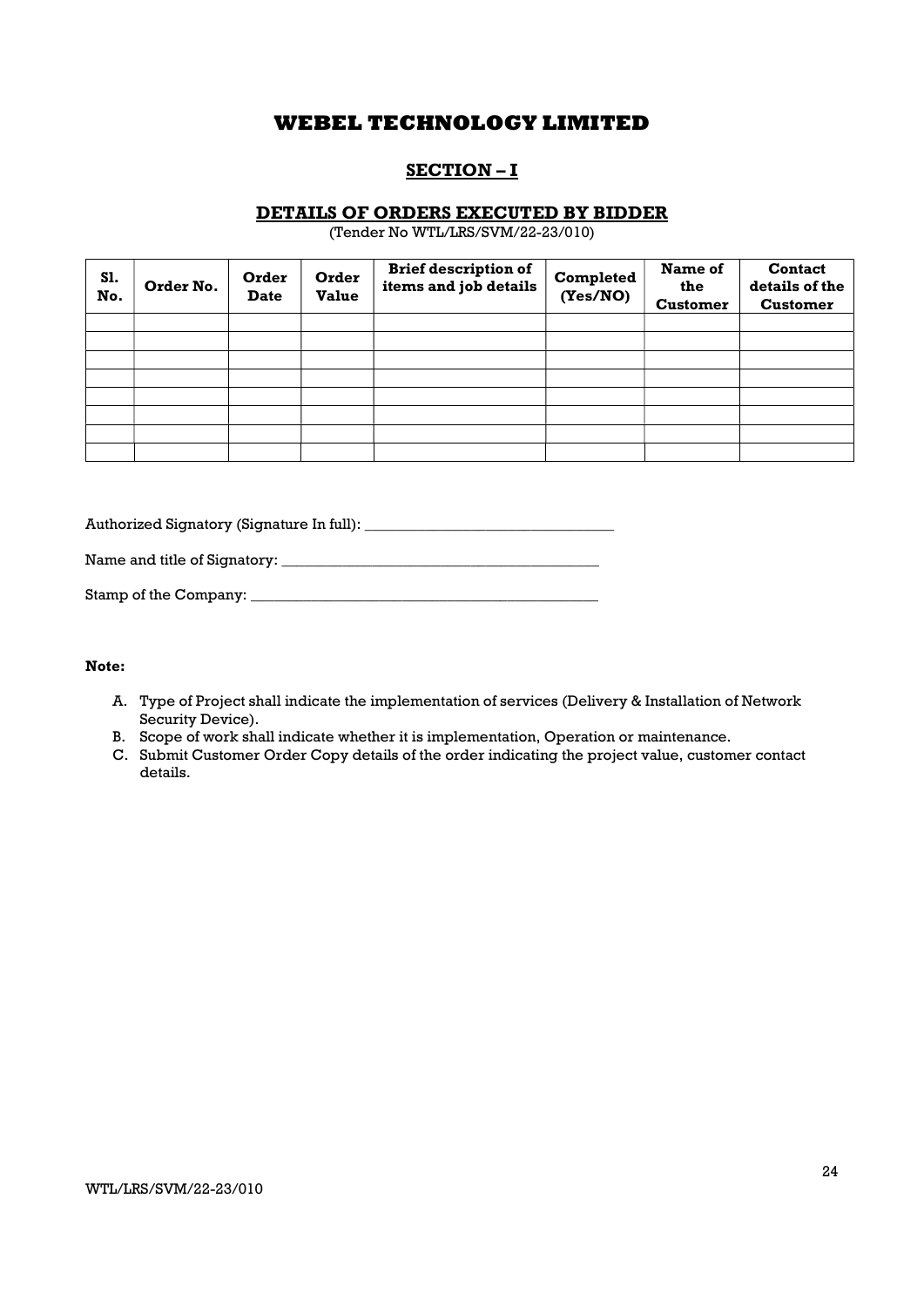# SECTION-J

## FINANCIAL CAPABILITY OF BIDDER

(Tender No WTL/LRS/SVM/22-23/010)

# FINANCIAL INFORMATION

| SI. No. | <b>Name of the Bidder</b> | Turnover (Rs. / Crores) |         |         |  |  |
|---------|---------------------------|-------------------------|---------|---------|--|--|
|         |                           | 2018-19                 | 2019-20 | 2020-21 |  |  |
|         |                           |                         |         |         |  |  |
|         |                           |                         |         |         |  |  |
|         |                           |                         |         |         |  |  |

Authorized Signatory (Signature In full): \_\_\_\_\_\_\_\_\_\_\_\_\_\_\_\_\_\_\_\_\_\_\_\_\_\_\_\_\_\_\_\_\_

Name and title of Signatory: \_\_\_\_\_\_\_\_\_\_\_\_\_\_\_\_\_\_\_\_\_\_\_\_\_\_\_\_\_\_\_\_\_\_\_\_\_\_\_\_\_\_

Stamp of the Company: \_\_\_\_\_\_\_\_\_\_\_\_\_\_\_\_\_\_\_\_\_\_\_\_\_\_\_\_\_\_\_\_\_\_\_\_\_\_\_\_\_\_\_\_\_\_

### Note:

Submit the audited financial statement/ audited annual report of the last three financial years.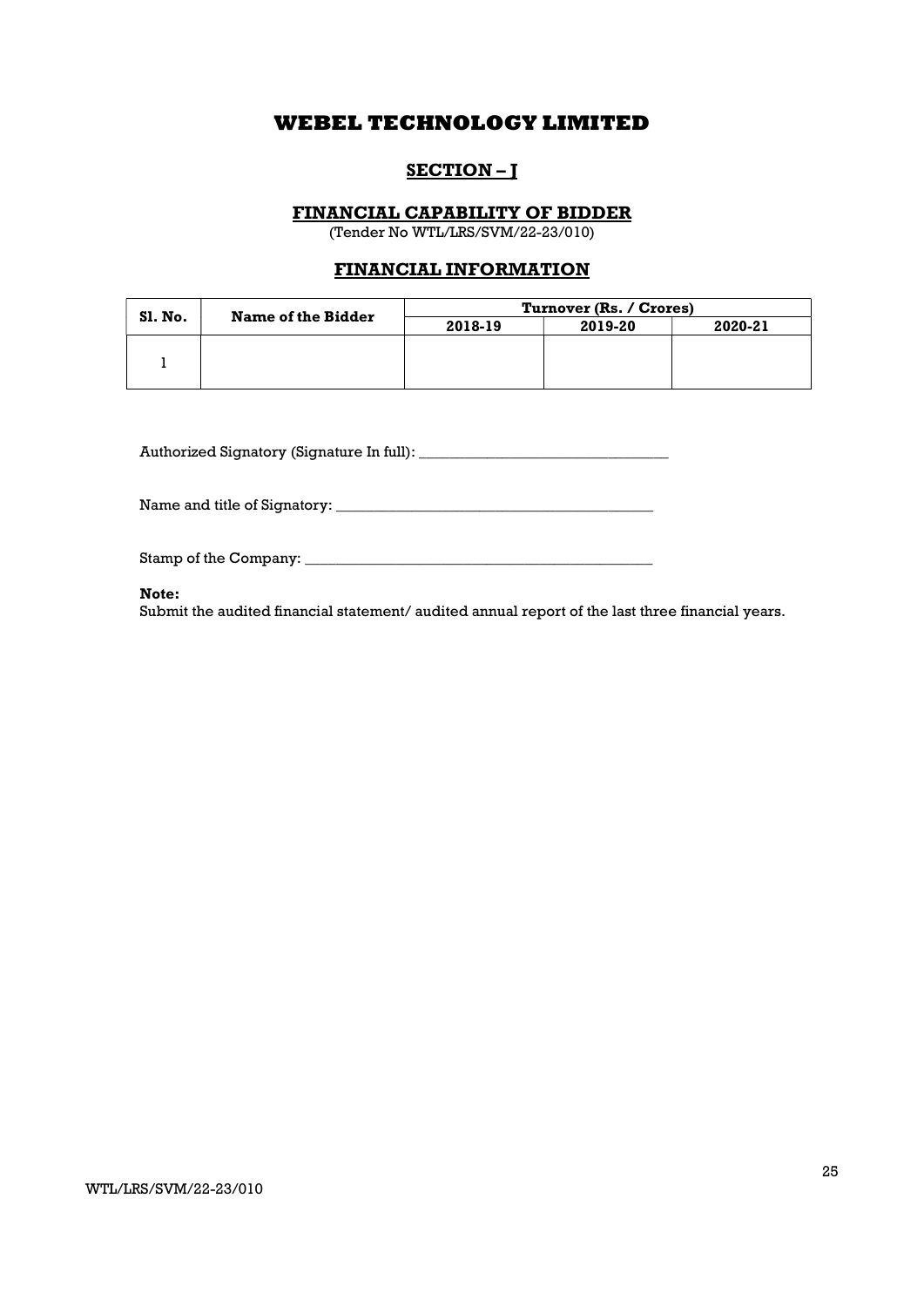# SECTION – K

# BIDDERS'S DETAILS

(Tender No WTL/LRS/SVM/22-23/010)

| 1            | Name of the Firm                                               |  |
|--------------|----------------------------------------------------------------|--|
| $\mathbf{2}$ | <b>Registered Office Address</b>                               |  |
|              | <b>Contact Number</b>                                          |  |
|              | <b>Fax Number</b>                                              |  |
|              | E-mail                                                         |  |
| 3            | Correspondence / Contact address                               |  |
|              | Name & Designation of Contact person                           |  |
|              | <b>Address</b>                                                 |  |
|              | <b>Contact Number</b>                                          |  |
|              | Fax Number                                                     |  |
|              | E-mail                                                         |  |
| 4            | Is the firm a registered company? If yes, submit               |  |
|              | documentary proof                                              |  |
|              | Year and Place of the establishment of the company             |  |
| 6            | Former name of the company, if any                             |  |
| 7            | Is the firm                                                    |  |
|              | a Government/ Public Sector Undertaking                        |  |
|              | a propriety firm                                               |  |
|              | a partnership firm (if yes, give partnership deed)<br>Ξ        |  |
|              | a limited company or limited corporation                       |  |
|              | a member of a group of companies, (if yes, give<br>٠           |  |
|              | name and address and description of other                      |  |
|              | companies)                                                     |  |
|              | a subsidiary of a large corporation (if yes give the<br>Ξ      |  |
|              | name and address of the parent organization). If               |  |
|              | the company is subsidiary, state what involvement              |  |
|              | if any, will the parent company have in the project.           |  |
| 8            | Is the firm registered with Sales Tax department? If yes,      |  |
|              | submit valid GST Registration certificate.                     |  |
| 9            | Is the firm registered for Service Tax with Central Excise     |  |
|              | Department (Service Tax Cell)? If yes, submit valid Service    |  |
|              | Tax registration certificate.                                  |  |
| 10           | Total number of employees. Attach the organizational           |  |
|              | chart showing the structure of the organization.               |  |
| 11           | Are you registered with any Government/ Department/            |  |
|              | Public Sector Undertaking (if yes, give details)               |  |
| 12           | How many years has your organization been in business          |  |
|              | under your present name? What were your fields when            |  |
|              | you established your organization                              |  |
| 13           | What type best describes your firm? (Purchaser reserves        |  |
|              | the right to verify the claims if necessary)                   |  |
|              | Manufacturer                                                   |  |
|              | Supplier                                                       |  |
|              | System Integrator<br>Consultant                                |  |
|              |                                                                |  |
|              | Service Provider (Pl. specify details)<br>Software Development |  |
|              | Total Solution provider (Design,<br>٠                          |  |
|              | Supply,<br>Integration, O&M)                                   |  |
|              |                                                                |  |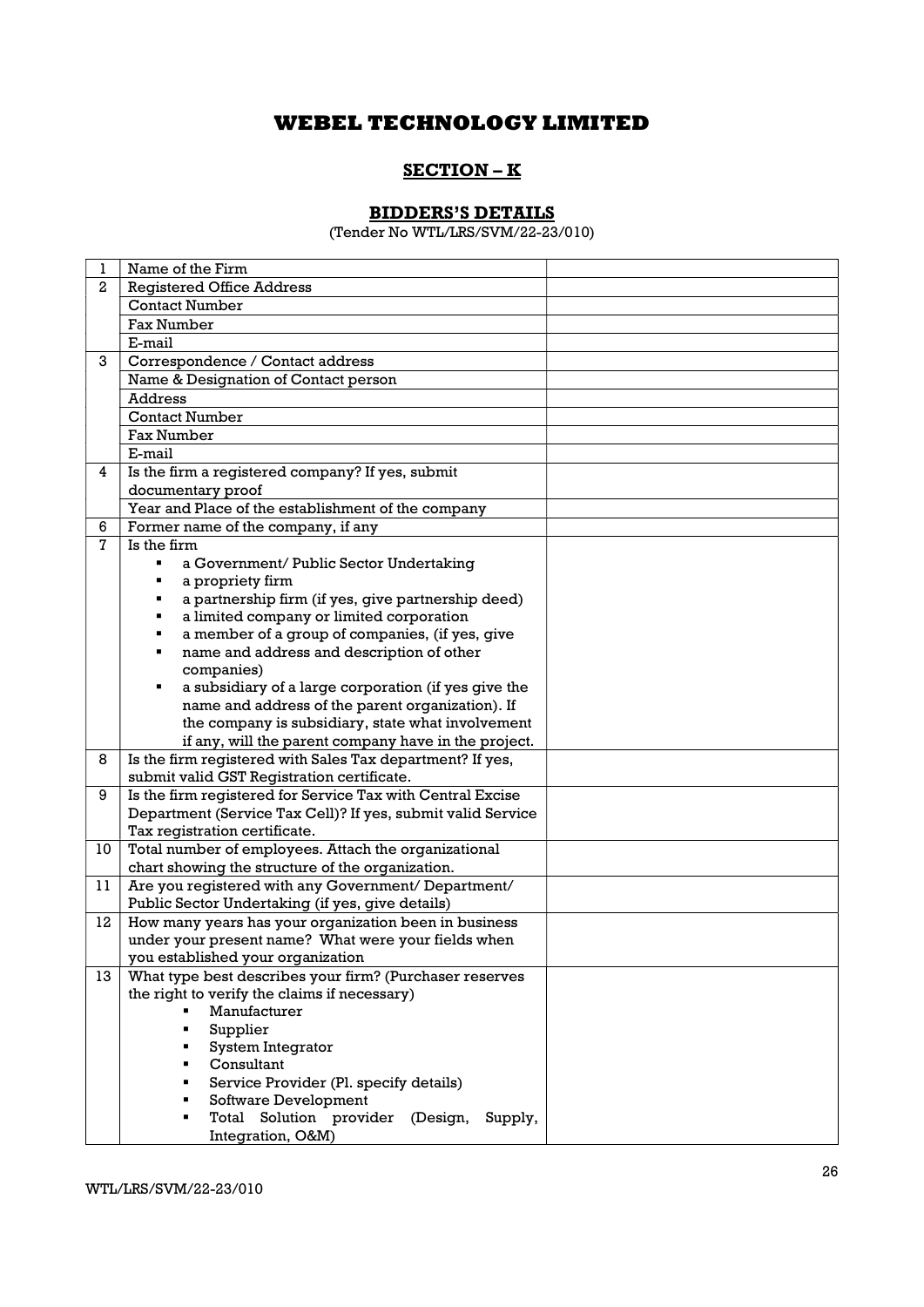|    | IT Company<br>٠                                          |  |
|----|----------------------------------------------------------|--|
| 14 | Number of Offices in district headquarter in West Bengal |  |
| 15 | Is your organization having ISO 9001:2015 certificates?  |  |
| 16 | List the major clients with whom your organization has   |  |
|    | been / is currently associated.                          |  |
| 17 | Have you in any capacity not completed any work          |  |
|    | awarded to you? (If so, give the name of project and     |  |
|    | reason for not completing the work)                      |  |
| 18 | Have you ever been denied tendering facilities by any    |  |
|    | Government / Department / Public sector Undertaking?     |  |
|    | (Give details)                                           |  |

Authorized Signatory (Signature In full): \_\_\_\_\_\_\_\_\_\_\_\_\_\_\_\_\_\_\_\_\_\_\_\_\_\_\_\_\_\_\_\_\_

Name and title of Signatory: \_\_\_\_\_\_\_\_\_\_\_\_\_\_\_\_\_\_\_\_\_\_\_\_\_\_\_\_\_\_\_\_\_\_\_\_\_\_\_\_\_\_

Company Rubber Stamp: \_\_\_\_\_\_\_\_\_\_\_\_\_\_\_\_\_\_\_\_\_\_\_\_\_\_\_\_\_\_\_\_\_\_\_\_\_\_\_\_\_\_\_\_\_\_\_\_\_\_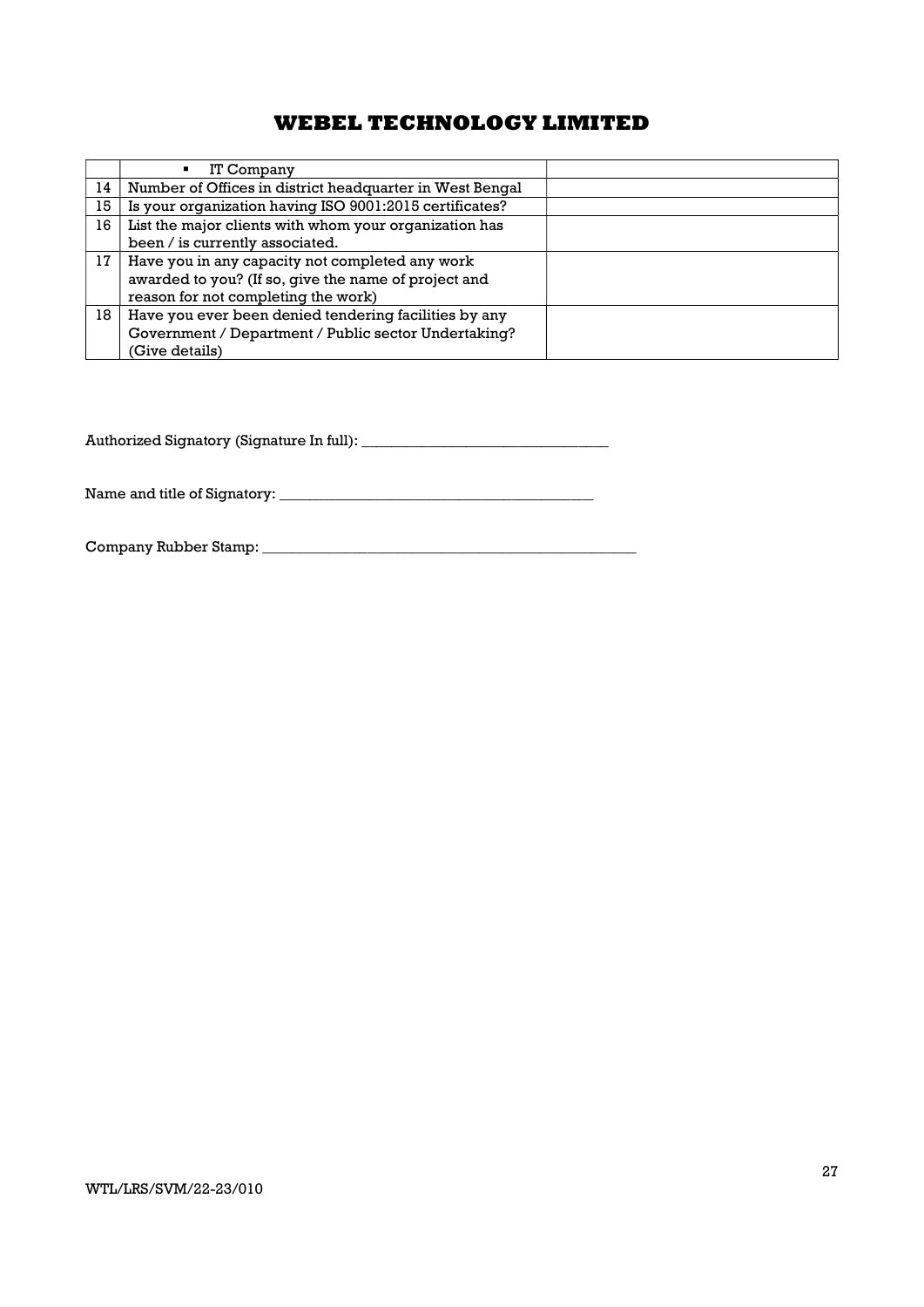# SECTION – L

## FORMAT FOR PRE-BID MEETING QUERY

(Tender No WTL/LRS/SVM/22-23/010)

Name of the Bidder:

**Oueries** 

| S1.<br>No. | <b>Section</b><br>No. | <b>Clause</b><br>No. | Page<br>No. | Queries |
|------------|-----------------------|----------------------|-------------|---------|
|            |                       |                      |             |         |
|            |                       |                      |             |         |
|            |                       |                      |             |         |
|            |                       |                      |             |         |
|            |                       |                      |             |         |
|            |                       |                      |             |         |
|            |                       |                      |             |         |
|            |                       |                      |             |         |
|            |                       |                      |             |         |

Note: The filled form to be submitted in XLS & PDF Format. There is a cut off date for receiving of queries before Pre Bid Meeting. Queries received after the cutoff period will not be accepted. The Purchaser reserves the right to respond all queries over e-mail.

Authorized Signatory (Signature In full): \_\_\_\_\_\_\_\_\_\_\_\_\_\_\_\_\_\_\_\_\_\_\_\_\_\_\_\_\_\_\_\_\_

Name and title of Signatory:

Company Rubber Stamp: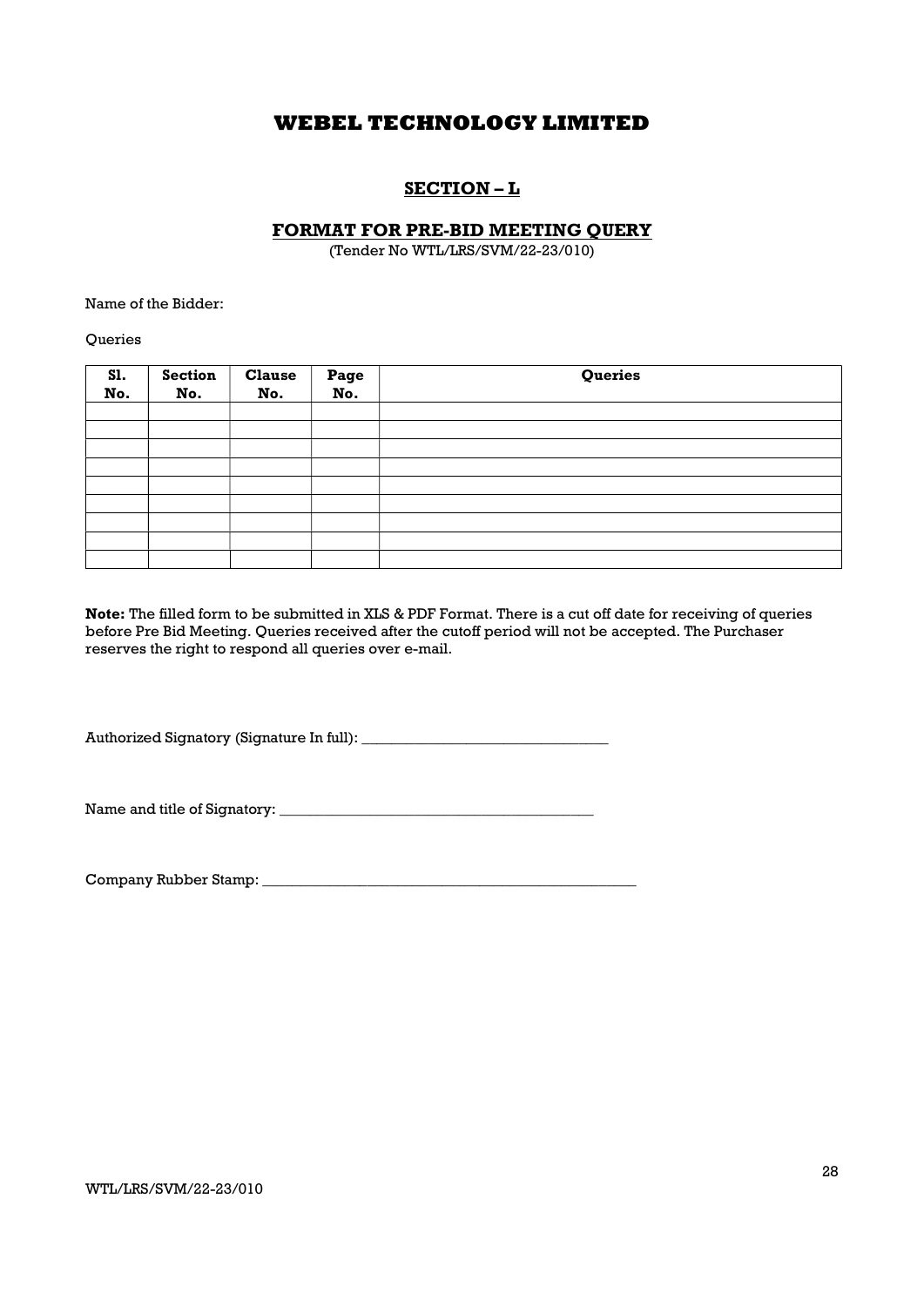# SECTION – M

## LIST OF CLIENTS OF SIMILAR ORDERS

(Tender No WTL/LRS/SVM/22-23/010)

| S1.<br>No. | <b>Name of the Client</b> | <b>Address</b> | Contact<br>Person | <b>Designation</b> | <b>Contact</b><br><b>Numbers</b> |
|------------|---------------------------|----------------|-------------------|--------------------|----------------------------------|
|            |                           |                |                   |                    |                                  |
|            |                           |                |                   |                    |                                  |
|            |                           |                |                   |                    |                                  |
|            |                           |                |                   |                    |                                  |
|            |                           |                |                   |                    |                                  |
|            |                           |                |                   |                    |                                  |
|            |                           |                |                   |                    |                                  |
|            |                           |                |                   |                    |                                  |
|            |                           |                |                   |                    |                                  |
|            |                           |                |                   |                    |                                  |
|            |                           |                |                   |                    |                                  |
|            |                           |                |                   |                    |                                  |
|            |                           |                |                   |                    |                                  |
|            |                           |                |                   |                    |                                  |
|            |                           |                |                   |                    |                                  |

Authorized Signatory (Signature In full): \_\_\_\_\_\_\_\_\_\_\_\_\_\_\_\_\_\_\_\_\_\_\_\_\_\_\_\_\_\_\_\_\_

Name and title of Signatory: \_\_\_\_\_\_\_\_\_\_\_\_\_\_\_\_\_\_\_\_\_\_\_\_\_\_\_\_\_\_\_\_\_\_\_\_\_\_\_\_\_\_

Company Rubber Stamp: \_\_\_\_\_\_\_\_\_\_\_\_\_\_\_\_\_\_\_\_\_\_\_\_\_\_\_\_\_\_\_\_\_\_\_\_\_\_\_\_\_\_\_\_\_\_\_\_\_\_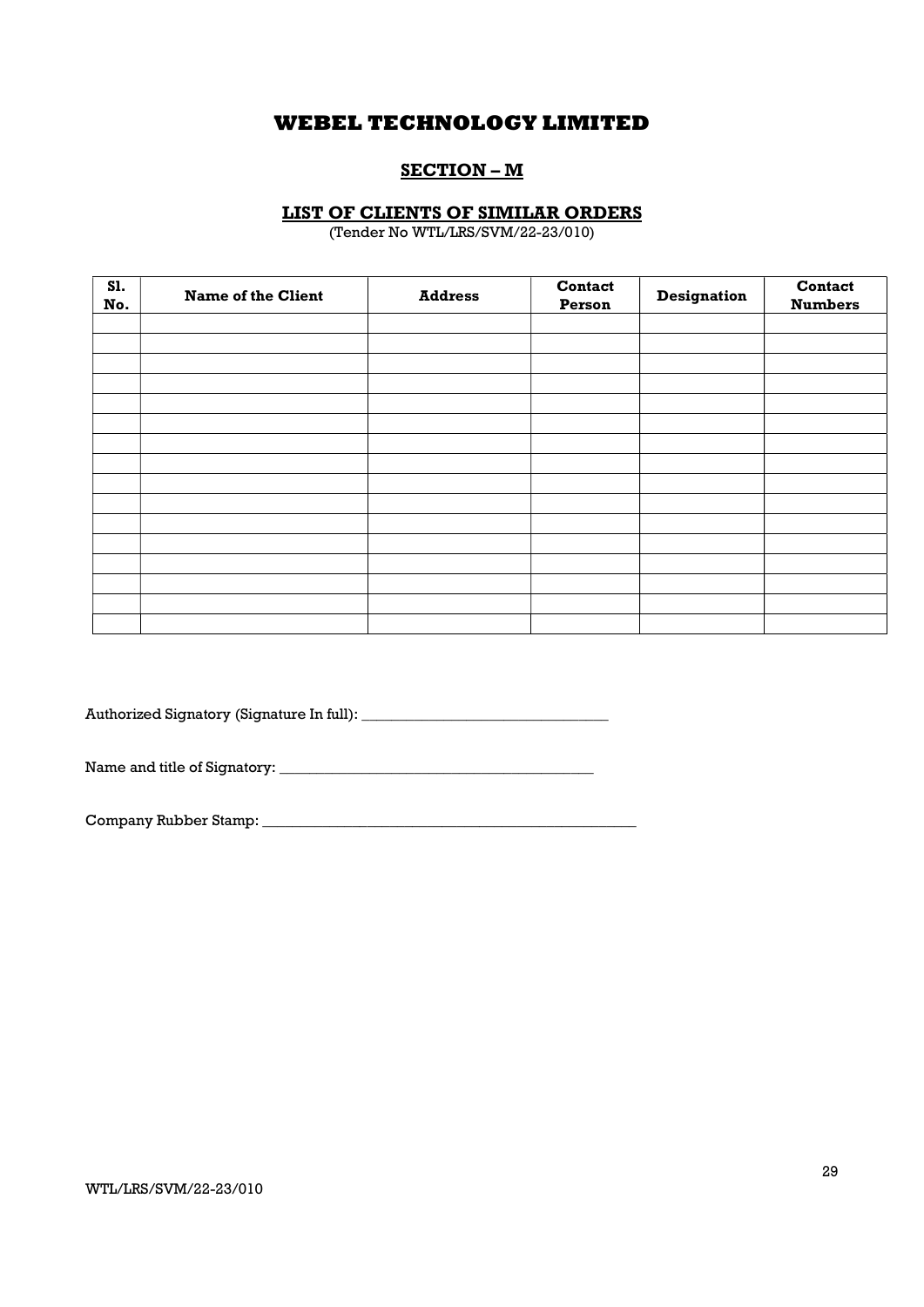## SECTION – N

## PROFORMA FOR PERFORMANCE BANK GUARANTEE

(On non-judicial stamp paper of appropriate value to be purchased in the name of executing Bank)

#### PROFORMA OF BANK GUARANTEE FOR SECURITY DEPOSIT –CUM-PRFORMANCE **GUARANTEE**

Ref …………………….. Bank Guarantee no…………….

Date…………………..

### PROFORMA OF BG FOR SECURITY DEPOSIT

KNOW ALL MEN BY THESE PRESENTS that in consideration of WEBEL TECHNOLOGY LIMTED, a Government of West Bengal Undertaking incorporated under the Companies Act, 1956 having its Registered office at Webel Bhavan, Block EP&GP, Sector V, Kolkata-700 091 (hereinafter called "The Purchaser") having agreed to accept from \_\_\_\_\_\_\_\_\_\_\_\_\_\_\_\_\_\_\_\_\_\_(hereinafter called "The Contractor") Having its Head Office at \_\_\_\_\_\_\_\_\_\_\_\_\_\_\_\_\_\_\_\_\_\_, a Bank guarantee for Rs. \_\_\_\_\_\_\_\_\_\_\_\_\_ in lieu of Cash Security Deposit for the due fulfillment by the Contractor of the terms & conditions of the Work Order No. \_\_\_\_\_\_\_\_\_\_\_\_\_\_\_\_\_\_\_dated\_\_\_\_\_\_\_\_\_\_\_\_ issued by the Purchaser for (hereinafter called "the said work order<br>
)". We (Name & detailed address of the b dated  $)$ ". We  $\qquad$  (Name & detailed address of the branch) (hereinafter called "the Guarantor") do hereby undertake to indemnify and keep indemnified the Purchaser to the extent of Rs.\_\_\_\_\_\_\_\_\_\_ (Rupees \_\_\_\_\_\_\_\_\_\_\_\_ \_\_\_\_\_\_\_\_\_\_\_\_\_) only against any loss or damage caused to or suffered by the Purchaser by reason of any breach by the Contractor of any of the terms and conditions contained in the said Work Order No. dated entity of which breach the opinion of the Purchaser shall be final and conclusive.

| (2) AND WE,                                                                                           |       | <u> 1980 - Jan Barbara Barbara, prima prima prima prima prima prima prima prima prima prima prima prima prima pri</u> |  | DO HEREBY Guarantee and undertake to pay forthwith on demand to the |                  |  |  |
|-------------------------------------------------------------------------------------------------------|-------|-----------------------------------------------------------------------------------------------------------------------|--|---------------------------------------------------------------------|------------------|--|--|
| Purchaser such sum not exceeding the said sum of Rupees Rupees and Donly as may be specified          |       |                                                                                                                       |  |                                                                     |                  |  |  |
| in such demand, in the event of the Contractor failing or neglecting to execute fully efficiently and |       |                                                                                                                       |  |                                                                     |                  |  |  |
| satisfactorily the order for                                                                          |       |                                                                                                                       |  |                                                                     | Work Order no. . |  |  |
|                                                                                                       | dated |                                                                                                                       |  |                                                                     |                  |  |  |

(3) WE THE 1990 ME THE STATE of the guarantee herein contained shall remain in full force and effect during the period that would be taken for the performance of the said order as laid down in the said Work Order No. \_\_\_\_\_\_\_\_\_\_\_\_\_\_\_\_ dated \_\_\_\_\_\_\_\_\_\_\_\_\_\_\_ including the warranty obligations and that it shall continue to be enforceable till all the dues of the Purchaser under or by virtue of the said Work Order No. \_\_\_\_\_\_\_\_\_\_\_\_\_\_\_\_\_ dated \_\_\_\_\_\_\_\_\_\_\_\_\_ have been fully paid and its claims satisfied or is charged or till the Purchaser or its authorized representative certified that the terms and conditions of the said Work Order No. \_\_\_\_\_\_\_\_\_\_\_\_\_\_\_\_\_\_\_\_\_\_ dated \_\_\_\_\_\_\_\_\_\_\_\_\_\_\_\_\_ have been fully and properly carried out by the said contractor and accordingly discharged the guarantee.

(4) We \_\_\_\_\_\_\_\_\_\_\_\_\_\_\_\_\_\_\_\_\_\_\_\_\_\_\_\_\_ the Guarantor undertake to extend the validity of Bank Guarantee at the request of the contractor for further period of periods from time to time beyond its present validity period failing which we shall pay the Purchaser the amount of Guarantee.

(5) The liability under the Guarantee is restricted to Rs. \_\_\_\_\_\_\_\_\_ (Rupees \_\_\_\_\_\_\_\_\_\_\_\_\_\_

) only and will expire on  $\qquad \qquad$  and unless a claim in writing is presented to us or an action or suit to enforce the claim is filled against us within 6 months from all your rights will be forfeited and we shall be relieved of and discharged from all our liabilities (thereinafter)

(6) The Guarantee herein contained shall not be determined or affected by liquidation or winding up or insolvency or closer of the Contractor.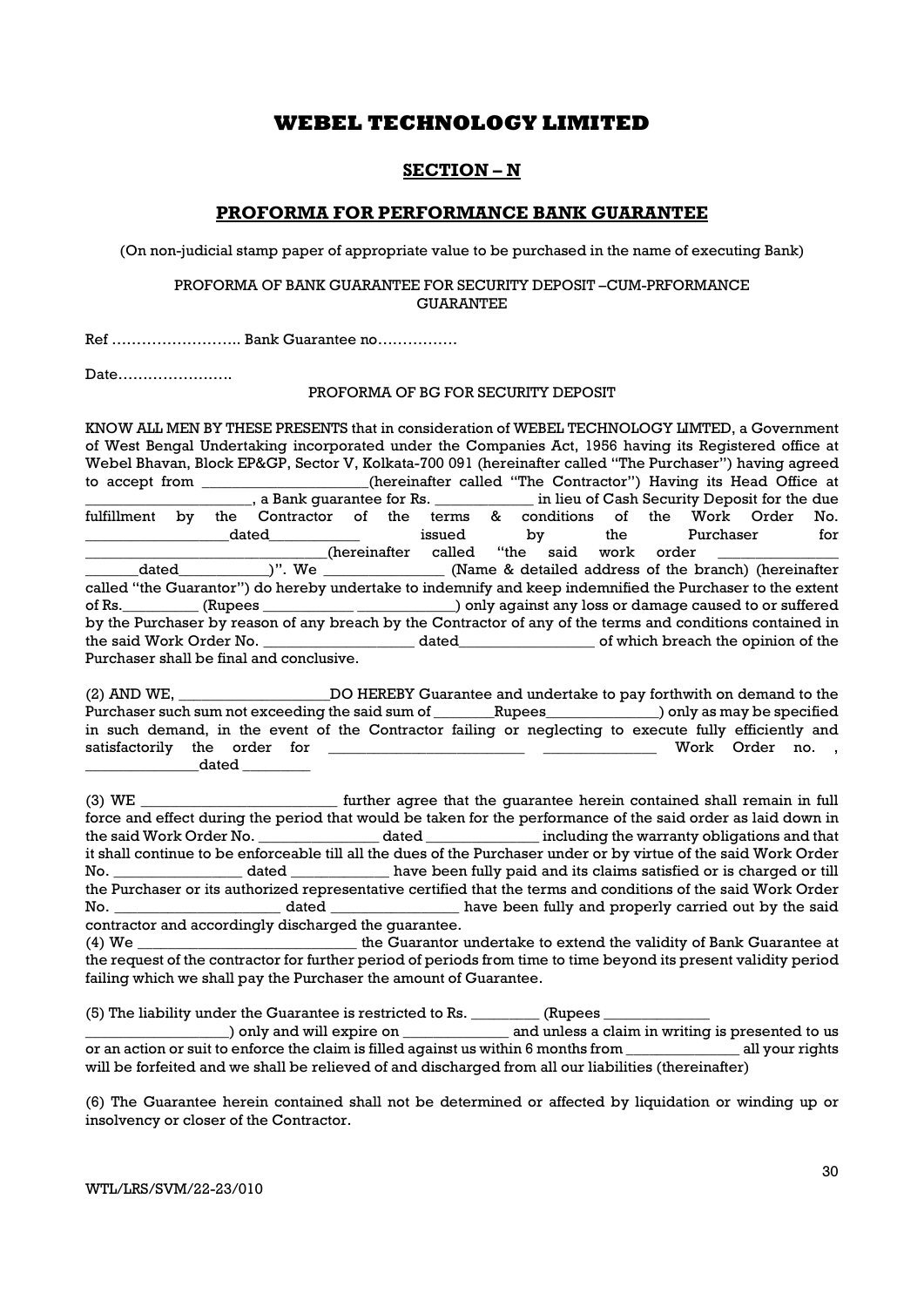(7) The executants has the power to issue this guarantee on behalf of Guarantor and holds full and valid power of Attorney granted in his favour by the Guarantor authorizing him to execute the Guarantee.

(8) Notwithstanding anything contained herein above, our liability under this guarantee is restricted to Rs. ) only and our quarantee shall remain in force up to and unless a demand or claim under the guarantee is made on us in writing on or before all your rights under the guarantee shall be forfeited and we shall be relieved and discharged from all liabilities there under.

WE, \_\_\_\_\_\_\_\_\_\_\_\_\_\_\_\_\_\_\_\_\_\_\_\_\_\_ lastly undertake not to revoke this guarantee during the currency except with the previous consent of the Purchaser in writing. In witness whereof we have set and subscribed our hand on this \_\_\_\_\_\_\_\_\_\_\_\_\_\_\_\_\_\_\_\_\_\_\_\_\_ day of  $\mathbb{Z}^2$ 

SIGNED, SEALED AND DELIVERED

 $\overline{\phantom{a}}$  , we can consider the constant of  $\overline{\phantom{a}}$ (Stamp of the executants)

WITNESS

 $1) \tightharpoonup$ 

 $2)$  \_ (Name & address in full with Rubber Stamp)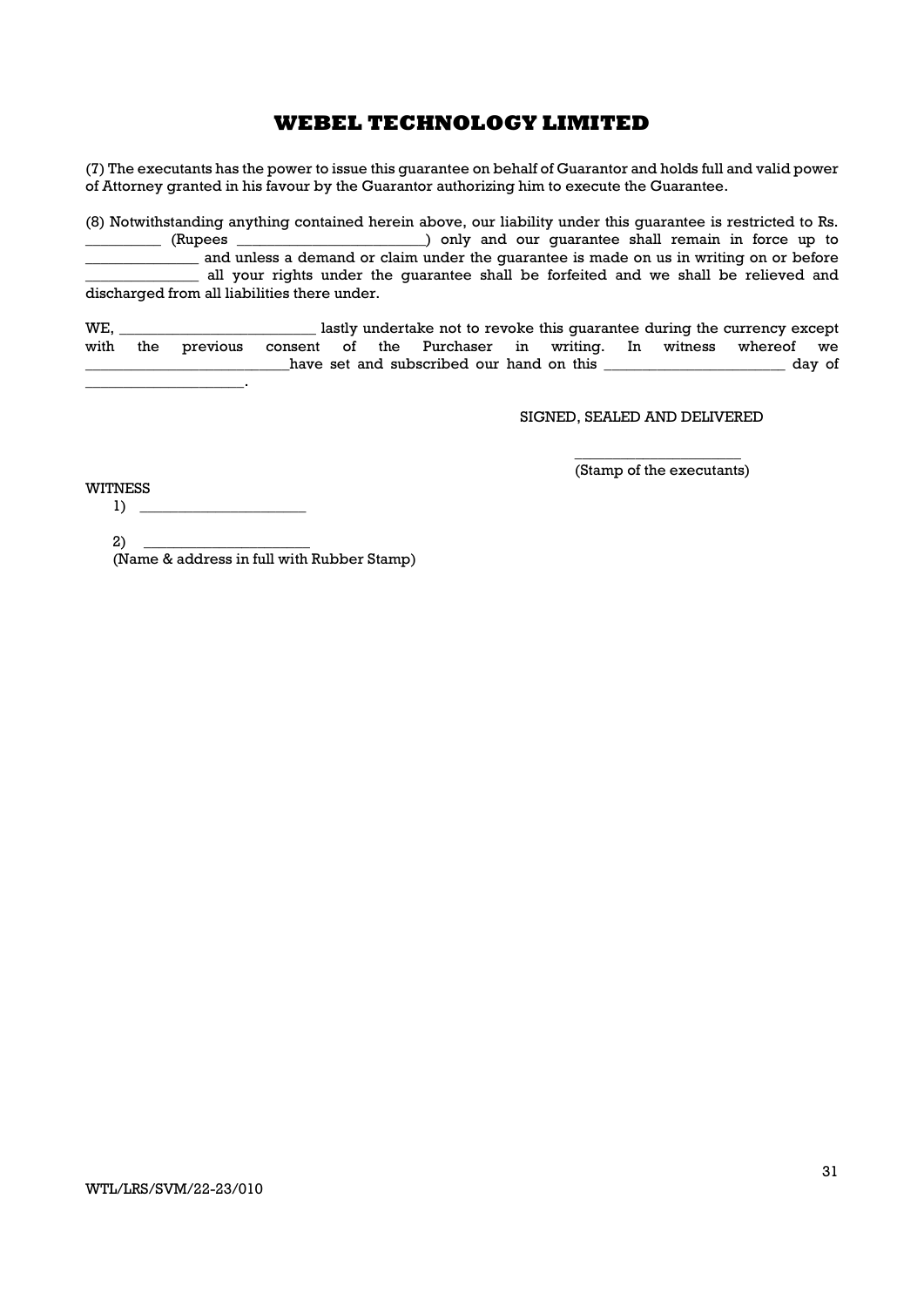### INSTRUCTIONS FOR FURNISHING BANK GUARANTEE

- 1. Bank Guarantee (B.G.) for Advance payment, Mobilization Advance, B.G. for security Deposit-cum-Performance Guarantee, Earnest Money should be executed on the Non- Judicial Stamp paper of the applicable value and to be purchased in the name of the Bank.
- 2. The Executor (Bank authorities) may mention the Power of Attorney No. and date of execution in his/her favour with authorization to sign the documents. The Power of Attorney is to be witnessed by two persons mentioning their full name and address.
- 3. The B.G. should be executed by a Nationalised Bank/ Scheduled Commercial Bank preferably on a branch located in Kolkata. B.G. from Co-operative Bank / Rural Banks is not acceptable.
- 4. A Confirmation Letter of the concerned Bank must be furnished as a proof of genuineness of the Guarantee issued by them.
- 5. Any B.G. if executed on Non-Judicial Stamp paper after 6 (six) months of the purchase of such stamp shall be treated as Non-valid.
- 6. Each page of the B.G. must bear signature and seal of the Bank and B.G. Number.
- 7. The content of the B.G. shall be strictly as Proforma prescribed by WTL in line with Purchase Order /LOI/ Work Order etc. and must contain all factual details.
- 8. Any correction, deletion etc. in the B.G. should be authenticated by the Bank Officials signing the B.G.
- 9. In case of extension of a Contract the validity of the B.G. must be extended accordingly.
- 10. B.G. must be furnished within the stipulated period as mentioned in Purchase Order / LOI / Work Order etc.
- 11. Issuing Bank / The Bidder are requested to mention the Purchase Order / Contract / Work Order reference along with the B.G. No. For making any future queries to WTL.